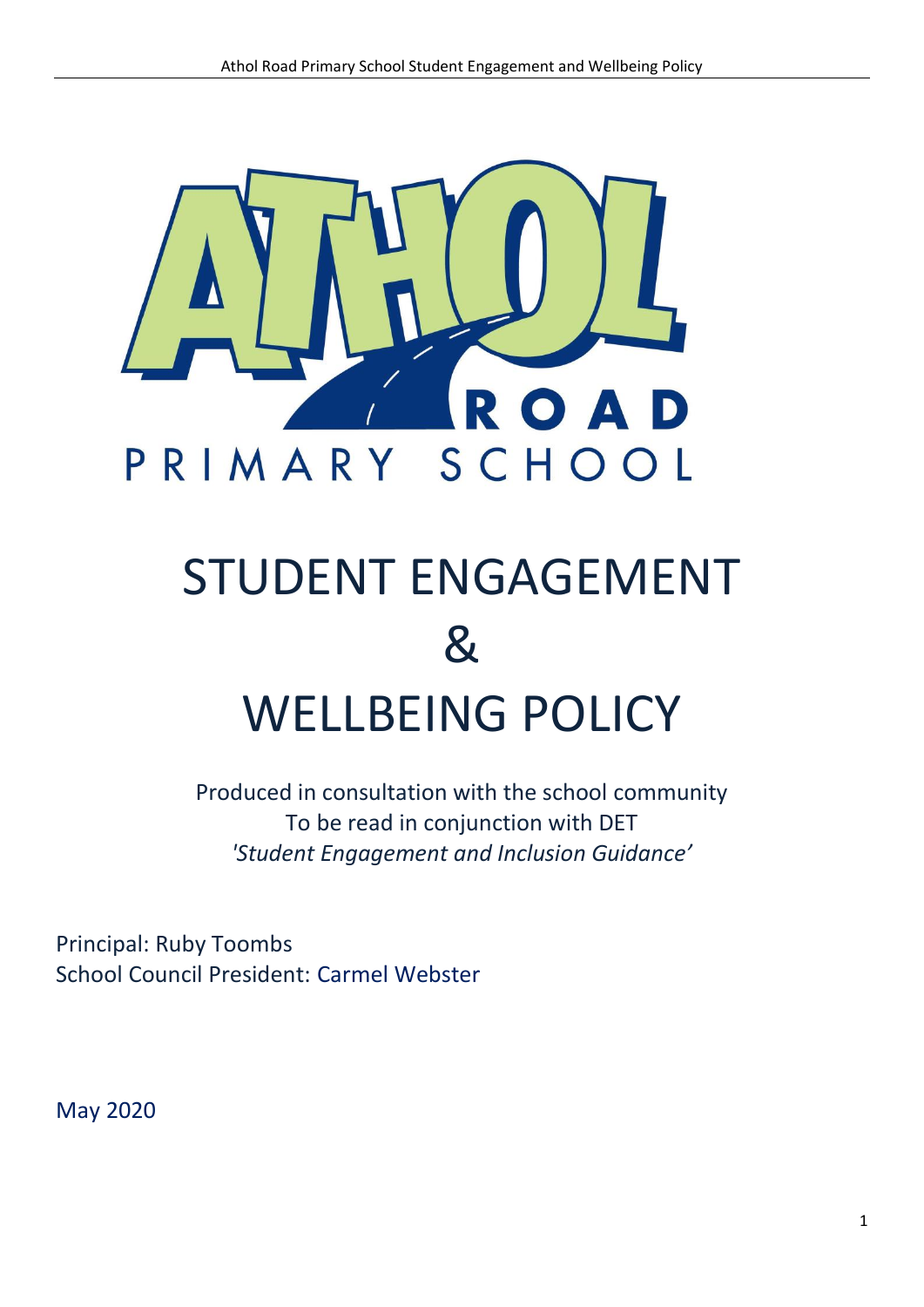

If you need help to understand the information in this policy, please contact the school on 9547 1224

#### **PURPOSE**

The purpose of this policy is to ensure that all students and members of the Athol Road Primary School community understand the:

- commitment to providing a safe and supportive learning environment for students
- expectations for positive student behaviour
- support available to students and families
- school policies and procedures for responding to inappropriate student behaviour

Athol Road Primary School is committed to providing a safe, secure and stimulating learning environment for all students. Our school acknowledges that student wellbeing and student learning outcomes are closely linked. We understand that students reach their full potential only when they are happy, healthy and safe and that a positive school culture helps to engage students and support them in their learning.

The objective of this policy is to support our school to create and maintain a safe, supportive and inclusive school environment consistent with our school's values.

#### **SCOPE**

This policy applies to all school activities, including camps and excursions.

#### **CONTENTS**

- 1. School profile
- 2. School values, philosophy and vision
- 3. Engagement strategies
- 4. Identifying students in need of support
- 5. Student rights and responsibilities
- 6. Student behavioural expectations
- 7. Engaging with families
- 8. Evaluation

# **POLICY**

# **1. School profile**

Athol Road Primary School is located on Athol Road in Springvale South, Melbourne's south east. It caters for students from a wide range of culturally and linguistically diverse backgrounds. The majority of students attending the school live within the rectangle bounded by Heatherton Road in the north, Harold Road in the south, Corrigan Road in the east and Springvale Road in the west.

The school population of approximately 385 students and 280 families represents:

- Students born in 12 different countries
- Parents originating from 28 different countries
- Families speaking 32 different languages
- 87% of students speaking a language other than English at home
- 73% of families eligible for Camps, Sports and Excursions Fund (CSEF)
- 25% of single parent families
- 14 students funded through the Program for Students with Disabilities
- 3 Out of Home Care students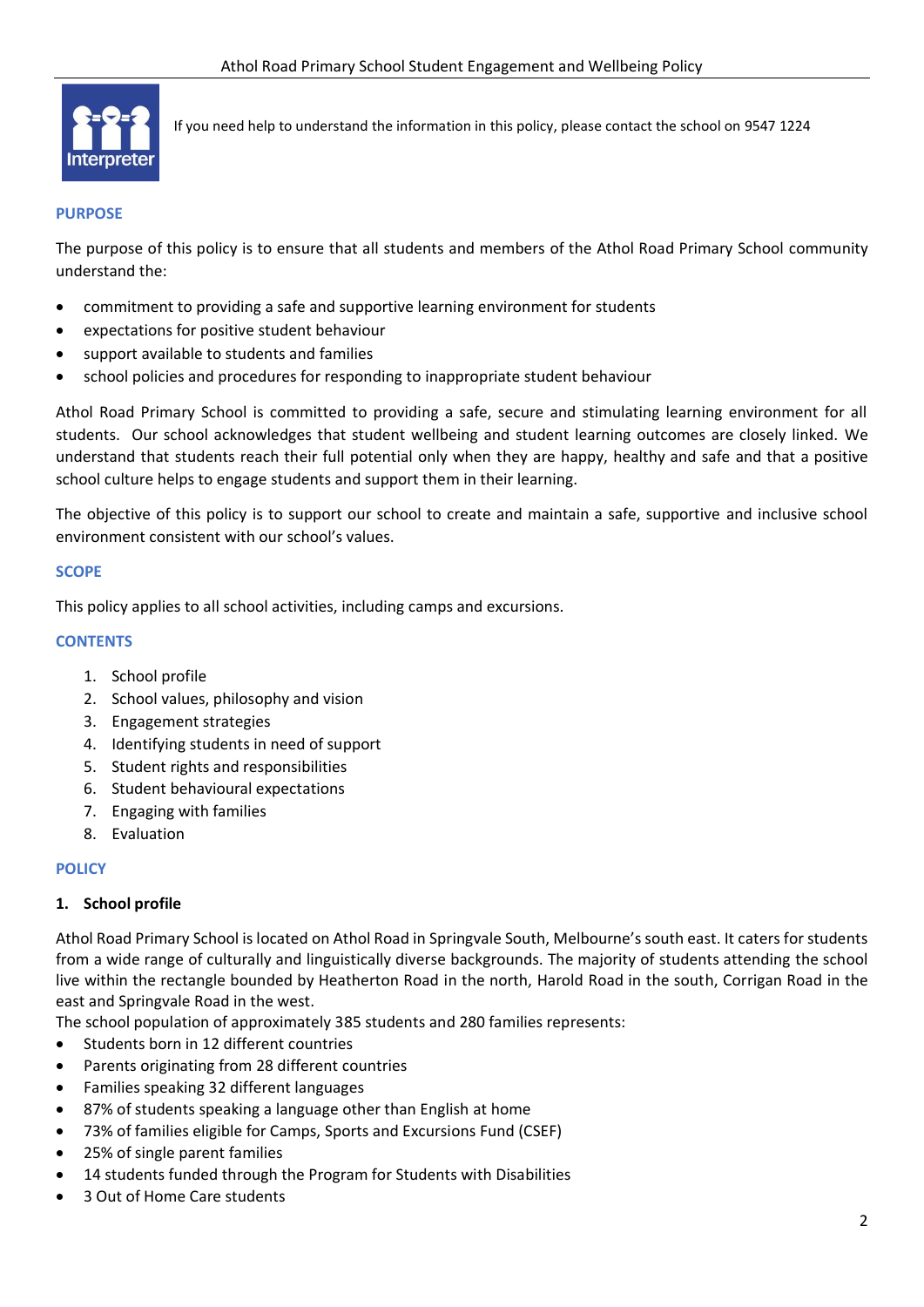- 1 student with refugee status
- 35 students on temporary visas

These factors contribute to the school's high Student Family Occupation index.

The English as an Additional Language Continuum is used to support and report on the Literacy learning of the large number of students with English as an Additional Language background. Students commence Foundation with very low levels of language and steadily build through Years 1 and 2 but still enter Year 3 behind their English speaking peers. The completion of the National Assessment Plan for Literacy and Numeracy (NAPLAN) is a significant challenge for these students. The school identifies oral language development as crucial in the building of strong literacy and numeracy skills and this is supported as a focus in all areas of the curriculum.

# **INTENSIVE LITERACY AND NUMERACY PROGRAMS**

Students are supported in Literacy and Numeracy through:

- School specific Language Support Program: Foundation 2 incorporating intensive oral language support using speech therapists and educational support staff
- Identified students participate in Literacy and Numeracy Intervention
- EAL strategies for targeted students
- Essential Learnings in Literacy and Numeracy
- Personalised Learning whereby students are taught at their 'point of need'

The school aims to promote a secure, happy and well-resourced learning environment while providing a wide range of learning opportunities which cater for the individual needs of students. The school's multicultural diversity is a special feature which flavours all school programs and provides a background for teaching tolerance, understanding, respect, caring, honesty and responsibility for self and others*.* A dedicated, multi-skilled team of staff is committed to providing purposeful, meaningful learning experiences that optimise learning for all students in an atmosphere of mutual respect and cooperation. Every teacher is responsible for the learning and wellbeing of every student.

# **2. School values, philosophy and vision**

# **Athol Road Primary School Vision**

*"Create a vibrant learning community where lives are transformed and individuals inspired to achieve beyond what they ever believed possible"*

Refer to Table 1.1 for more detail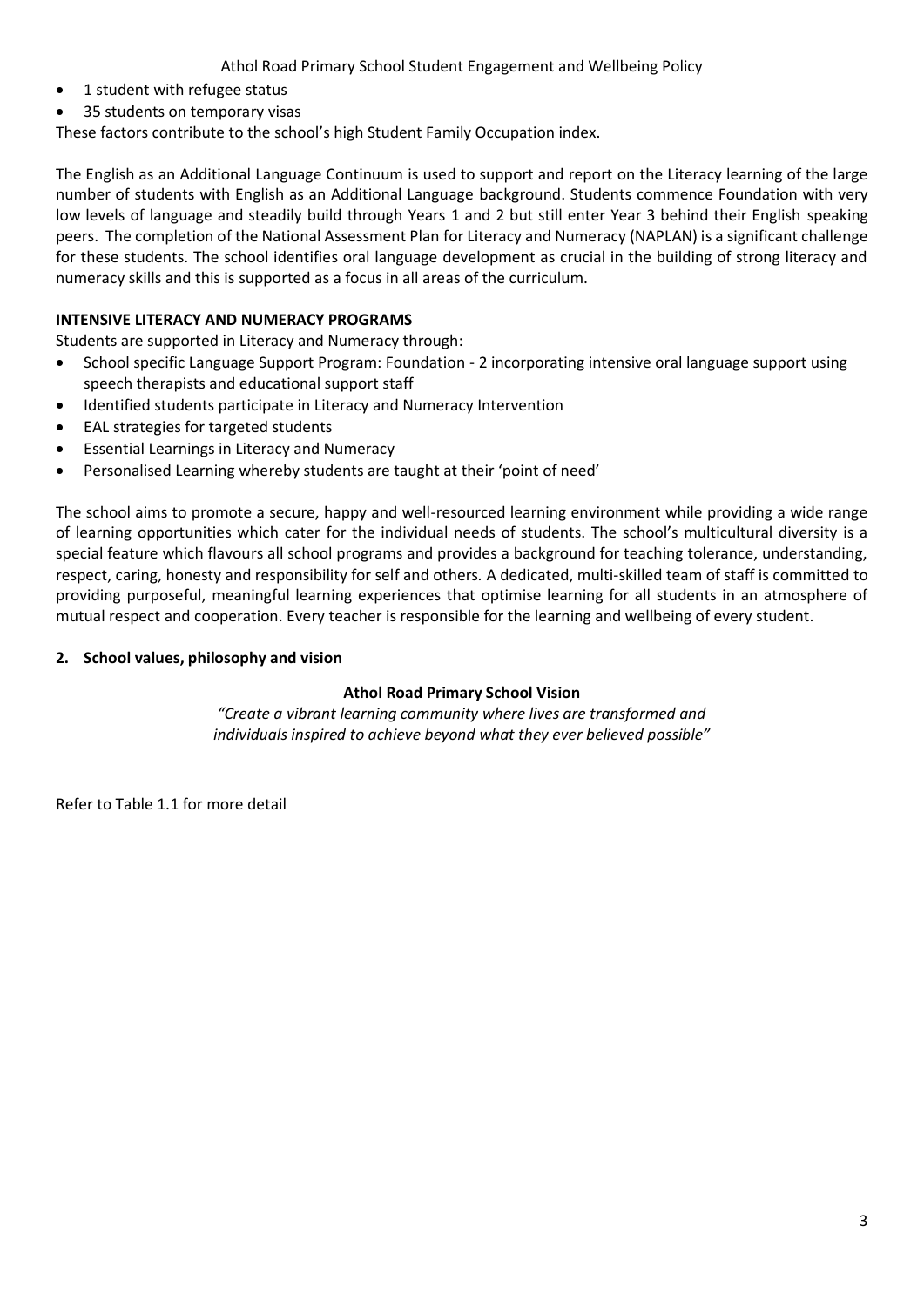# **Table 1.1**

| <b>ATHOL ROAD PRIMARY SCHOOL</b>                                 |                                                                                                                                                                                  |                                                                                                                                                                                                                           |                                                                                                                                                                                                                                                                                                                                       |                                                                                                                                                                                                                                                                                                                                                                                                                                                                                                                                                                                                                                                                                                                                                                                                                                                                                                                                                                                                                                                                                                                                                                                                                                                                      |
|------------------------------------------------------------------|----------------------------------------------------------------------------------------------------------------------------------------------------------------------------------|---------------------------------------------------------------------------------------------------------------------------------------------------------------------------------------------------------------------------|---------------------------------------------------------------------------------------------------------------------------------------------------------------------------------------------------------------------------------------------------------------------------------------------------------------------------------------|----------------------------------------------------------------------------------------------------------------------------------------------------------------------------------------------------------------------------------------------------------------------------------------------------------------------------------------------------------------------------------------------------------------------------------------------------------------------------------------------------------------------------------------------------------------------------------------------------------------------------------------------------------------------------------------------------------------------------------------------------------------------------------------------------------------------------------------------------------------------------------------------------------------------------------------------------------------------------------------------------------------------------------------------------------------------------------------------------------------------------------------------------------------------------------------------------------------------------------------------------------------------|
| <b>PROFESSIONAL LEARNING COMMUNITY PROTOCOL</b>                  |                                                                                                                                                                                  |                                                                                                                                                                                                                           |                                                                                                                                                                                                                                                                                                                                       |                                                                                                                                                                                                                                                                                                                                                                                                                                                                                                                                                                                                                                                                                                                                                                                                                                                                                                                                                                                                                                                                                                                                                                                                                                                                      |
| <b>WE VALUE</b>                                                  | <b>BELIEF</b>                                                                                                                                                                    | <b>PRINCIPLES</b>                                                                                                                                                                                                         | <b>PRACTICES</b>                                                                                                                                                                                                                                                                                                                      | <b>BEHAVIOURS</b>                                                                                                                                                                                                                                                                                                                                                                                                                                                                                                                                                                                                                                                                                                                                                                                                                                                                                                                                                                                                                                                                                                                                                                                                                                                    |
|                                                                  | <b>STATEMENTS</b>                                                                                                                                                                |                                                                                                                                                                                                                           | What practices are aligned                                                                                                                                                                                                                                                                                                            | How are these practices evidenced in the day to day behaviour of staff                                                                                                                                                                                                                                                                                                                                                                                                                                                                                                                                                                                                                                                                                                                                                                                                                                                                                                                                                                                                                                                                                                                                                                                               |
|                                                                  |                                                                                                                                                                                  |                                                                                                                                                                                                                           | with this principle and its                                                                                                                                                                                                                                                                                                           |                                                                                                                                                                                                                                                                                                                                                                                                                                                                                                                                                                                                                                                                                                                                                                                                                                                                                                                                                                                                                                                                                                                                                                                                                                                                      |
|                                                                  |                                                                                                                                                                                  |                                                                                                                                                                                                                           | underlying belief                                                                                                                                                                                                                                                                                                                     |                                                                                                                                                                                                                                                                                                                                                                                                                                                                                                                                                                                                                                                                                                                                                                                                                                                                                                                                                                                                                                                                                                                                                                                                                                                                      |
| <b>RESPECT</b><br>Fair<br>Caring<br>Good<br><b>Communicators</b> | We all have a role to<br>play in building a<br>culture where people<br>respect themselves,<br>others and the<br>community.<br>Respect is both a<br>right<br>and a responsibility | We respect:<br>ourselves by accepting<br>and<br>valuing who we are<br>others by treating them<br>fairly and<br>appreciating different<br>views<br>our community by<br>welcoming<br>newcomers and helping<br>each<br>other | Build an environment of<br>cooperation through an<br>atmosphere of positive<br>interactions and belonging<br>• Value individual and cultural<br>differences<br>• Engage in interactions that are<br>mutually respectful<br>• Represent ourselves and the<br>school with pride<br>Act with care and compassion in<br>all<br>situations | Provide help and support through<br>• Positive Feedback<br>• Acknowledgement of achievements<br>• Discussion of problems/concerns<br>• Always present a positive attitude and outlook in the school<br>environment<br>• Actively listen and engage through eye contact and positive<br>body language<br>• Give colleagues opportunities to speak and respect opinions<br>and differences<br>• Ask questions with the intent of understanding rather than<br>fixing<br>• Listen with the intent to understand first prior to being<br>understood<br>• Use professional language to get a message across<br>• Respectfully challenge one another so that student learning<br>is at the centre<br>• Foster one another's social and emotional well-being by<br>showing a genuine interest in peers and students<br>• Share planning and ensure documents are completed and<br>available to all so that there is transparency in teaching<br>practice<br>• Set clear deadlines<br>• Know agendas and expectations prior to meetings so time is<br>used productively<br>• If an issue arises with another staff member, approach them<br>directly and professionally<br>• Look after and return resources<br>• Embrace diversity by sharing and celebrating cultural days |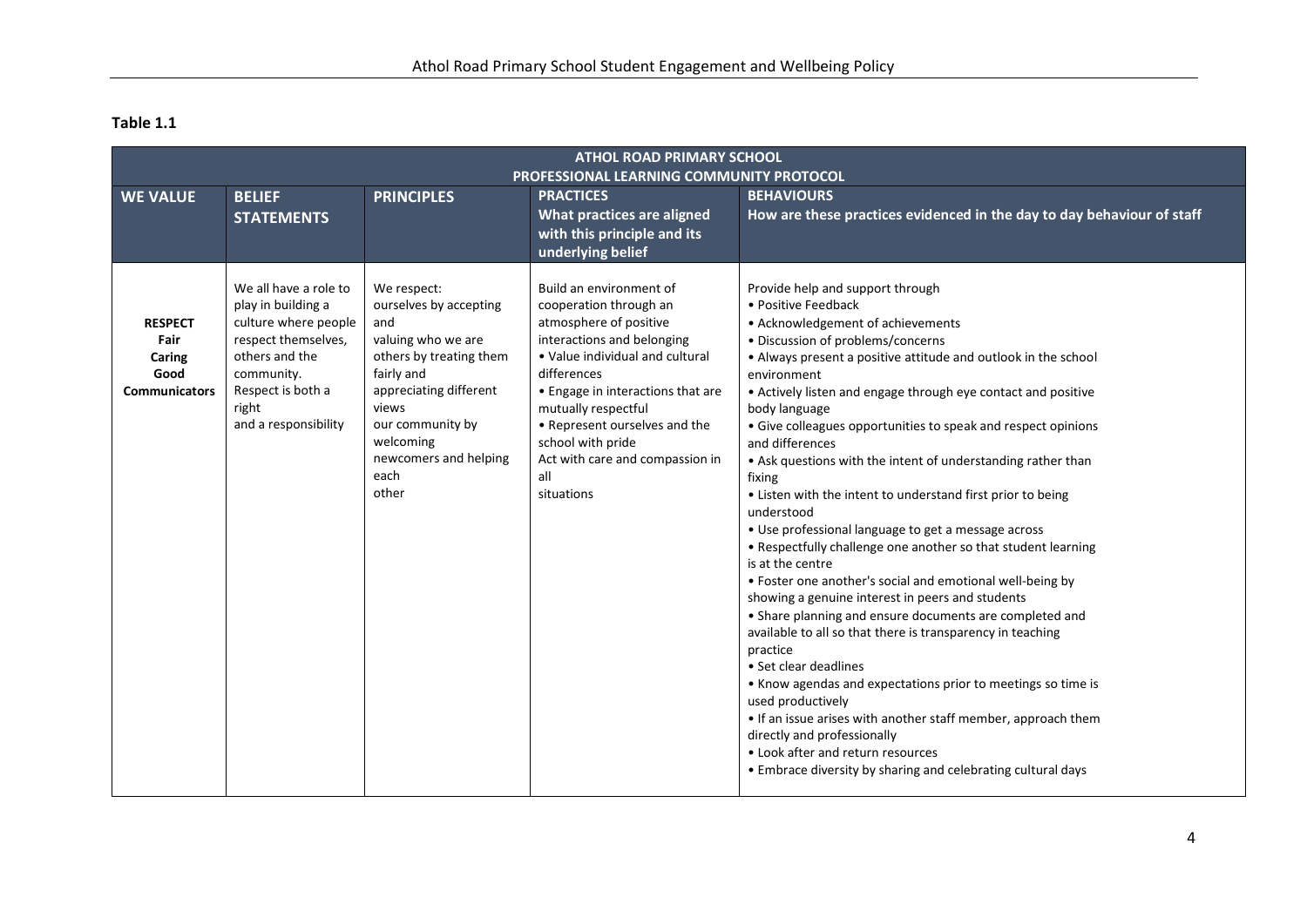| <b>ATHOL ROAD PRIMARY SCHOOL</b><br>PROFESSIONAL LEARNING COMMUNITY PROTOCOL |                                                                                                                        |                                                                                                                          |                                                                                                                                                                                                                                                                                                                                                                                                                                                                                                                        |                                                                                                                                                                                                                                                                                                                                                                                                                                                                                                                                                                                                                                                                                                                                                                                                                                                                                                                                                                                                                                                                                                                                                                                                                                                                                                                              |
|------------------------------------------------------------------------------|------------------------------------------------------------------------------------------------------------------------|--------------------------------------------------------------------------------------------------------------------------|------------------------------------------------------------------------------------------------------------------------------------------------------------------------------------------------------------------------------------------------------------------------------------------------------------------------------------------------------------------------------------------------------------------------------------------------------------------------------------------------------------------------|------------------------------------------------------------------------------------------------------------------------------------------------------------------------------------------------------------------------------------------------------------------------------------------------------------------------------------------------------------------------------------------------------------------------------------------------------------------------------------------------------------------------------------------------------------------------------------------------------------------------------------------------------------------------------------------------------------------------------------------------------------------------------------------------------------------------------------------------------------------------------------------------------------------------------------------------------------------------------------------------------------------------------------------------------------------------------------------------------------------------------------------------------------------------------------------------------------------------------------------------------------------------------------------------------------------------------|
| <b>WE VALUE</b>                                                              | <b>BELIEF</b><br><b>STATEMENTS</b>                                                                                     | <b>PRINCIPLES</b>                                                                                                        | <b>PRACTICES</b><br><b>What practices are aligned</b><br>with this principle and its<br>underlying belief                                                                                                                                                                                                                                                                                                                                                                                                              | <b>BEHAVIOURS</b><br>How are these practices evidenced in the day to day behaviour of staff                                                                                                                                                                                                                                                                                                                                                                                                                                                                                                                                                                                                                                                                                                                                                                                                                                                                                                                                                                                                                                                                                                                                                                                                                                  |
| <b>INNOVATION</b><br><b>Creative</b><br>Problem<br><b>Solvers</b>            | In an environment<br>which<br>is continually<br>challenging,<br>engaging and<br>adaptive,<br>innovation is<br>fostered | We collaborate to<br>design<br>creative ways of<br>working<br>in order to take on new,<br>forward-thinking<br>approaches | · Build whole-school<br>understandings and beliefs<br>around teaching and learning<br>which is our<br>principle focus for innovation<br>• Set standards and targets for<br>improvement<br>which are modified in the light<br>of experience<br>• Integrate explicit teaching,<br>cooperative<br>learning and one on one<br>tutoring into our<br>teaching models<br>• Enhance the learning network<br>beyond teachers<br>and students<br>• Constantly reflect on current<br>practice and<br>collaborate to build upon it | . Use professional reading to spark discussion to<br>constantly refine, rejuvenate and question practices Research and trial different<br>approaches so students<br>remain engaged and encouraged to express and<br>challenge ideas<br>. Reflect on practices in order to better meet the<br>needs of the students and share best practice<br>• Provide open ended activities and questions to<br>foster curiosity and creativity<br>• Accept accountability for own learning by identifying<br>areas for growth, professional development and ongoing<br>learning<br>• Engage with other teaching professionals, learning<br>networks and opportunities so that professional<br>knowledge is extended outside of ARPS<br>• Evidence to innovate = work through action research<br>cycles so that PLTs have a common focus and<br>understanding to improve student learning<br>outcomes<br>• Make decisions based on teacher/team strengths so<br>that student learning is positively impacted<br>• Define learning in a global citizen context by using<br>different digital resources so that students can learn<br>in a broader context<br>. Video own teaching as a reflection tool to improve<br>practice<br>• Listen to student voice and implement ideas where<br>they fit so that students feel valued and empowered |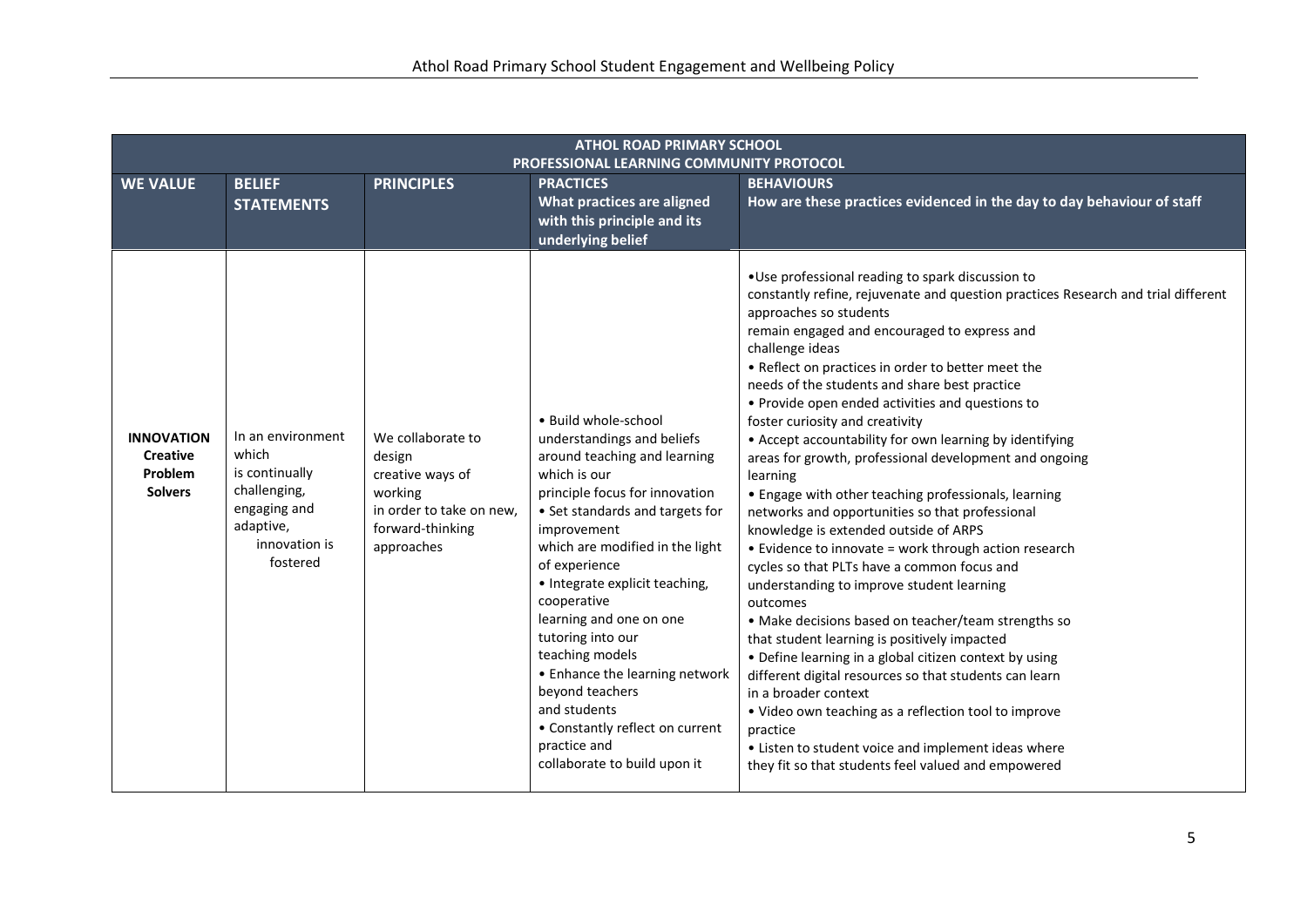| <b>ATHOL ROAD PRIMARY SCHOOL</b><br>PROFESSIONAL LEARNING COMMUNITY PROTOCOL |                                                                                                                                                                   |                                                                                                                                                                                                                                                                      |                                                                                                                                                                                                                                                                                                                                                         |                                                                                                                                                                                                                                                                                                                                                                                                                                                                                                                                                                                                                                                                                                                                                                                                                                                                                                                                                                                                                                                                                                                                                                                                                                                                         |
|------------------------------------------------------------------------------|-------------------------------------------------------------------------------------------------------------------------------------------------------------------|----------------------------------------------------------------------------------------------------------------------------------------------------------------------------------------------------------------------------------------------------------------------|---------------------------------------------------------------------------------------------------------------------------------------------------------------------------------------------------------------------------------------------------------------------------------------------------------------------------------------------------------|-------------------------------------------------------------------------------------------------------------------------------------------------------------------------------------------------------------------------------------------------------------------------------------------------------------------------------------------------------------------------------------------------------------------------------------------------------------------------------------------------------------------------------------------------------------------------------------------------------------------------------------------------------------------------------------------------------------------------------------------------------------------------------------------------------------------------------------------------------------------------------------------------------------------------------------------------------------------------------------------------------------------------------------------------------------------------------------------------------------------------------------------------------------------------------------------------------------------------------------------------------------------------|
| <b>WE VALUE</b>                                                              | <b>BELIEF</b><br><b>STATEMENTS</b>                                                                                                                                | <b>PRINCIPLES</b>                                                                                                                                                                                                                                                    | <b>PRACTICES</b><br>What practices are aligned<br>with this principle and its<br>underlying belief                                                                                                                                                                                                                                                      | <b>BEHAVIOURS</b><br>How are these practices evidenced in the day to day behaviour of<br>staff                                                                                                                                                                                                                                                                                                                                                                                                                                                                                                                                                                                                                                                                                                                                                                                                                                                                                                                                                                                                                                                                                                                                                                          |
| <b>COMMUNITY</b><br><b>Team Players</b><br>Positive/Tolerant                 | The health of the Athol<br>Road Primary School<br>community rests on<br>the<br>mutual trust, respect<br>and<br>understanding that<br>exist<br>within our members. | We promote a positive,<br>educational partnership<br>between<br>school and the<br>community based<br>upon mutual respect<br>and the<br>belief that community<br>participation is a shared<br>responsibility that<br>enhances<br>educational<br>opportunities for all | Value the experiences of our<br>diverse community<br>• Maintain effective<br>communication<br>• Provide opportunities for<br>parents to<br>develop skills to assist their<br>own<br>children to learn and to<br>participate<br>in the educational programs<br>that<br>are running in your school.<br>• Build connections with local<br>community groups | • Look for opportunities in the broader community in<br>which students can participate so that they have other<br>support networks<br>• Learn about students' cultures and include cultural<br>experiences, values, displays and language to form<br>links<br>• Have group discussions about cultural backgrounds<br>and integrate these within the learning<br>. Build connections with local community groups to<br>better understand the culture of Springvale and<br>associate these with the lifestyles present in the<br>community<br>• Foster an open door policy so that parents feel<br>welcomed in the school<br>• Invite and open learning spaces to parents<br>. Run specific workshops, relevant to expertise, to<br>improve parent skills so they can better assist their<br>children at home<br>• Create opportunities for parents to be involved in<br>activities other than academic, within the school<br>• Invite parents to run cultural workshops<br>• Include language experiences within the community<br>so that students gain real world connections to which<br>they might otherwise might not have been exposed<br>• Actively seek information from the school community<br>to build a better understanding of their skills and<br>interests |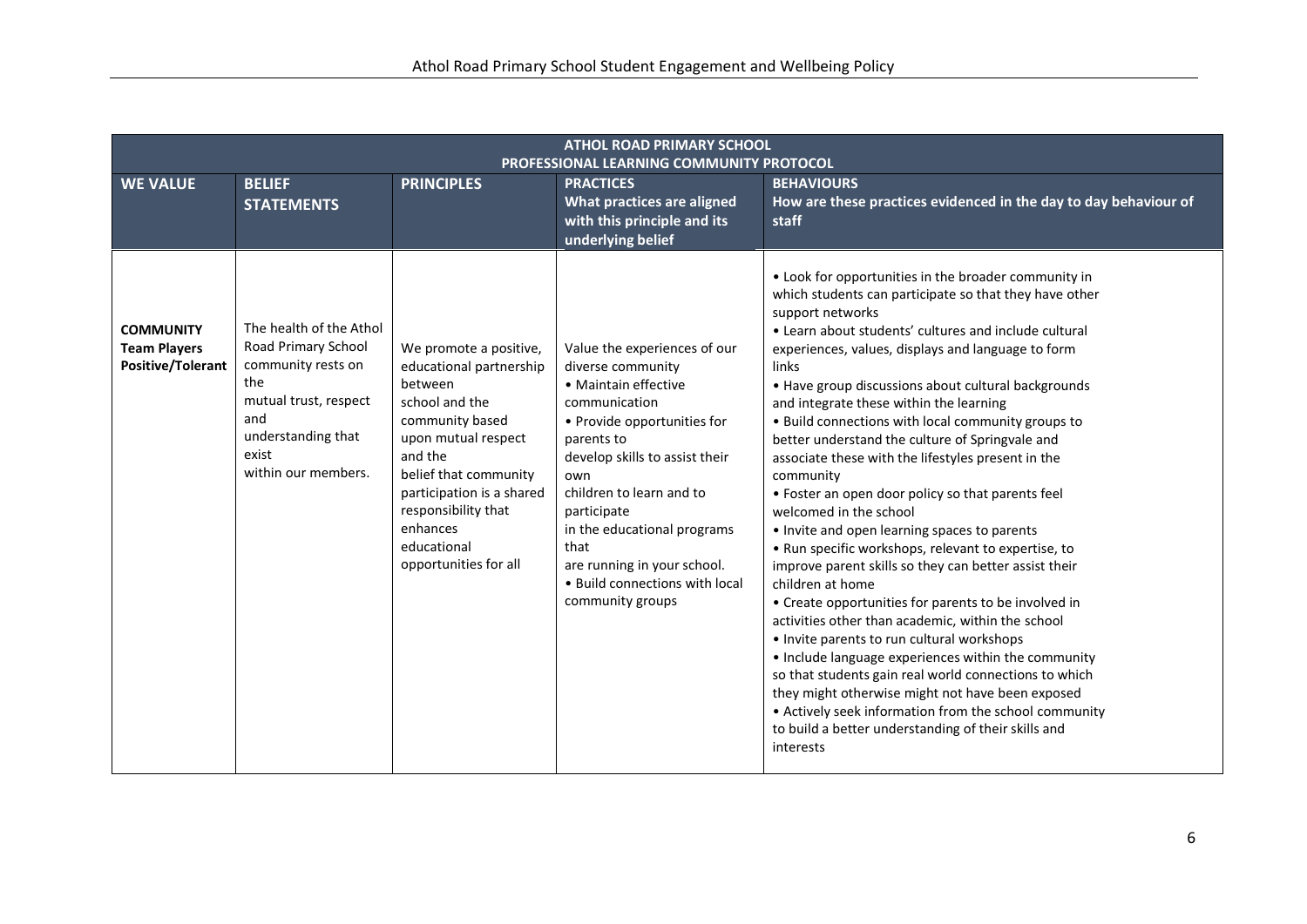| <b>ATHOL ROAD PRIMARY SCHOOL</b><br>PROFESSIONAL LEARNING COMMUNITY PROTOCOL                  |                                                                                                                                                                                                                                                                                                    |                                                                                                                                                             |                                                                                                                                                                                                                                                                                                                                                                                                                                                                                                                                                                                                                                                                                                                                                                                  |                                                                                                                                                                                                                                                                                                                                                                                                                                                                                                                                                                                                                                                                                                                                                                                                                                                                                                                                                                                                                                                                                                                                                                                                                                                      |
|-----------------------------------------------------------------------------------------------|----------------------------------------------------------------------------------------------------------------------------------------------------------------------------------------------------------------------------------------------------------------------------------------------------|-------------------------------------------------------------------------------------------------------------------------------------------------------------|----------------------------------------------------------------------------------------------------------------------------------------------------------------------------------------------------------------------------------------------------------------------------------------------------------------------------------------------------------------------------------------------------------------------------------------------------------------------------------------------------------------------------------------------------------------------------------------------------------------------------------------------------------------------------------------------------------------------------------------------------------------------------------|------------------------------------------------------------------------------------------------------------------------------------------------------------------------------------------------------------------------------------------------------------------------------------------------------------------------------------------------------------------------------------------------------------------------------------------------------------------------------------------------------------------------------------------------------------------------------------------------------------------------------------------------------------------------------------------------------------------------------------------------------------------------------------------------------------------------------------------------------------------------------------------------------------------------------------------------------------------------------------------------------------------------------------------------------------------------------------------------------------------------------------------------------------------------------------------------------------------------------------------------------|
| <b>WE VALUE</b>                                                                               | <b>BELIEF</b><br><b>STATEMENTS</b>                                                                                                                                                                                                                                                                 | <b>PRINCIPLES</b>                                                                                                                                           | <b>PRACTICES</b><br>What practices are aligned with this<br>principle and its underlying belief                                                                                                                                                                                                                                                                                                                                                                                                                                                                                                                                                                                                                                                                                  | <b>BEHAVIOURS</b><br>How are these practices evidenced in the day to day behaviour of<br>staff                                                                                                                                                                                                                                                                                                                                                                                                                                                                                                                                                                                                                                                                                                                                                                                                                                                                                                                                                                                                                                                                                                                                                       |
| <b>HIGH</b><br><b>EXPECTATIONS</b><br><b>Hard Working</b><br>Knowledgeable<br><b>Balanced</b> | Learning happens<br>across<br>all stages of life, in a<br>variety of ways and<br>encompasses formal<br>and<br>informal learning.<br>Everyone has the<br>ability<br>to learn if they are<br>provided with the<br>opportunities and the<br>support required to be<br>successful in their<br>learning | We work to the<br>best of our<br>individual and<br>collective<br>abilities,<br>personally,<br>socially and<br>academically<br>to ensure<br>learning success | . Build positive relationships that develop<br>self-esteem and self-efficacy self-esteem<br>and self-efficacy<br>• Provide firm guidance, challenge and<br>stimulus through a rich, varied<br>curriculum that builds on students'<br>experiences<br>• Teach to a broad range of learning styles<br>and multiple intelligences<br>• Infuse multicultural content throughout<br>the curriculum to develop cultural<br>sensitivity<br>• Use authentic assessments that promote<br>student reflection, critical inquiry and<br>problem-solving that validate children's<br>different intelligences, strengths, and<br>learning styles.<br>• Actively engage students in rich,<br>experiential curricula that connects to<br>their interests, strengths, and real world<br>activities | · Make 'every minute matter'<br>. Use 'stretch' targets as the norm<br>• Provide students with clear instructions, visuals and<br>scaffolding to ensure success<br>• Use whole school teaching practices<br>Model expected behaviours<br>• Have courageous conversations so that everyone is<br>always moving forward towards the same outcomes<br>• Set clear and consistent routines for workshops at point<br>of need within PLTs<br>• Give regular feedback so that students understand what<br>is expected of them<br>• Deliver high quality teaching and learning by<br>being prepared for lessons and understanding the<br>curriculum being taught<br>• Support students and lift the expectations through<br>constant positive conversation, feedback and<br>encouragement so that students build confidence and<br>raise their own self expectations<br>• Model and encourage others to recognise achievements<br>• Set and maintain high standard work habits for self,<br>other teachers and students<br>• Unpack the expectations and have a consistent<br>approach, following through when work is not up to that<br>standard<br>• Encourage risk taking to promote a growth mindset<br>• Listen to all ideas and trial new application |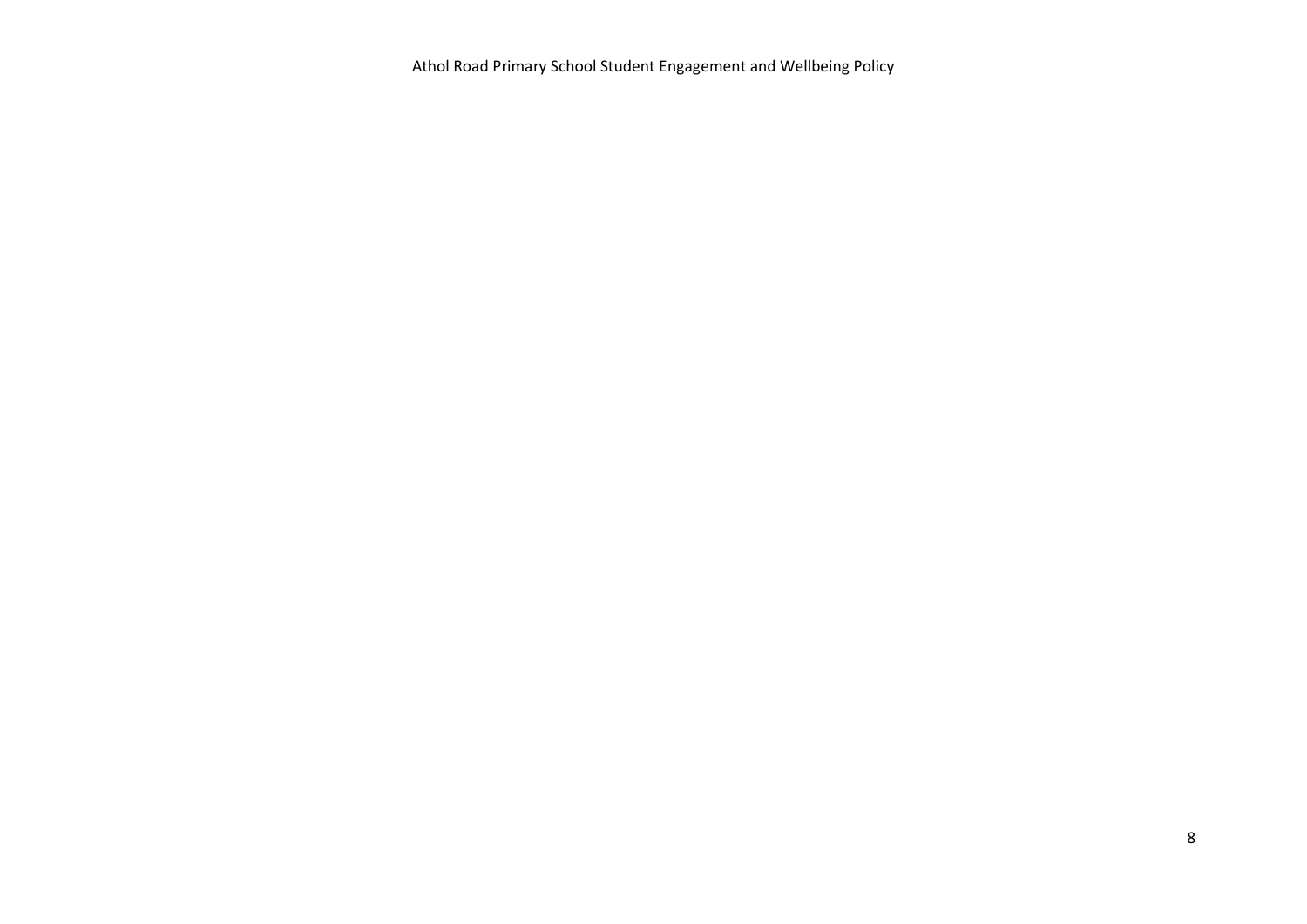# **3. Engagement strategies**

Athol Road Primary School has developed a range of strategies to promote engagement, positive behaviour and respectful relationships for all students in our school. We acknowledge that some students may need extra social, emotional or educational support at school and that the needs of students will change over time as they grow and learn.

A summary of the universal (whole of school) and targeted (year group and individual specific) engagement strategies used by our school is included below:

# *UNIVERSAL*

# **WHOLE SCHOOL ACTIONS TO PROMOTE WELLBEING AND INCLUSION**

The culturally diverse community of Athol Road Primary School strongly believes in the development of life skills; encompassing successful academic achievement and social interaction. The foundation of our positive school culture is the valuing of the contribution of all members of the school community. The belief that students need to be engaged in their learning underpins the school's positive culture.

The school promotes an environment where students feel safe and valued in the following areas:

- The school highly values the expertise of our teachers and the role of parents as partners in the educational process. High, consistent expectations are promoted for all staff, students, parents and carers.
- Prioritising positive relationships between staff and students, recognising the fundamental role this plays in building and sustaining student wellbeing
- Welcoming parents and recognising them as partners in learning
- Analysing and being responsive to a range of school data such as attendance, Attitudes to School Survey, Resilient Youth Australia, Be You parent/ student survey data, student management and school level assessment data
- Creating a vibrant learning community where a comprehensive, innovative curriculum approach is based on the Victorian Curriculum F-10. The development of a whole school Assessment Schedule provides clear direction for the collection of data to drive teaching and learning.
- Students are taught to work collaboratively in an atmosphere of mutual respect and cooperation, to think laterally, make their own decisions and be responsible for their actions with the school's successful achievements reflected in the Attitudes to School survey results.
- The school forges links with the local community to provide a depth of extra-curricular activities and opportunities for students. Performances in the areas of academic achievement, sport, performing arts and cultural and artistic achievement are a feature of the school which runs Student Voice Council, Student Leadership, Peer Mediation, Junior and Senior choirs, Wakakirri, State School Spectacular, Active After School Activities and clubs.
- A strong, proactive student welfare, social and emotional literacy and behaviour management program based on teaching positive behaviours and the use of logical consequences to address appropriate and inappropriate behaviours.
- Providing opportunities for students to take on meaningful responsibilities within the school community and beyond including classroom and area protocols and student forums such as Student Leadership, Student Council and Peer Mediation.
- The provision of whole school professional development to improve teacher practice particularly in differentiating the curriculum to respond to the diverse learning needs of the students and understanding wellbeing related issues and their connection to academic engagement. Effective teaching, inclusive and engaging curriculum are promoted through professional learning teams that use data to effectively drive teaching and learning.
- Well-being support structures are in place to address the needs of individual students, groups of students and the school as a whole. Student well-being is the responsibility of every staff member who conduct sensitive enquiry about students wellbeing and act accordingly. More intensive wellbeing support is provided by the school social worker, psychologist, speech therapist, well-being officer and supportive leadership. External agencies are engaged to deliver specialised support as required.
- A comprehensive attendance and behaviour management protocol (refer to Appendix 1 for more detail)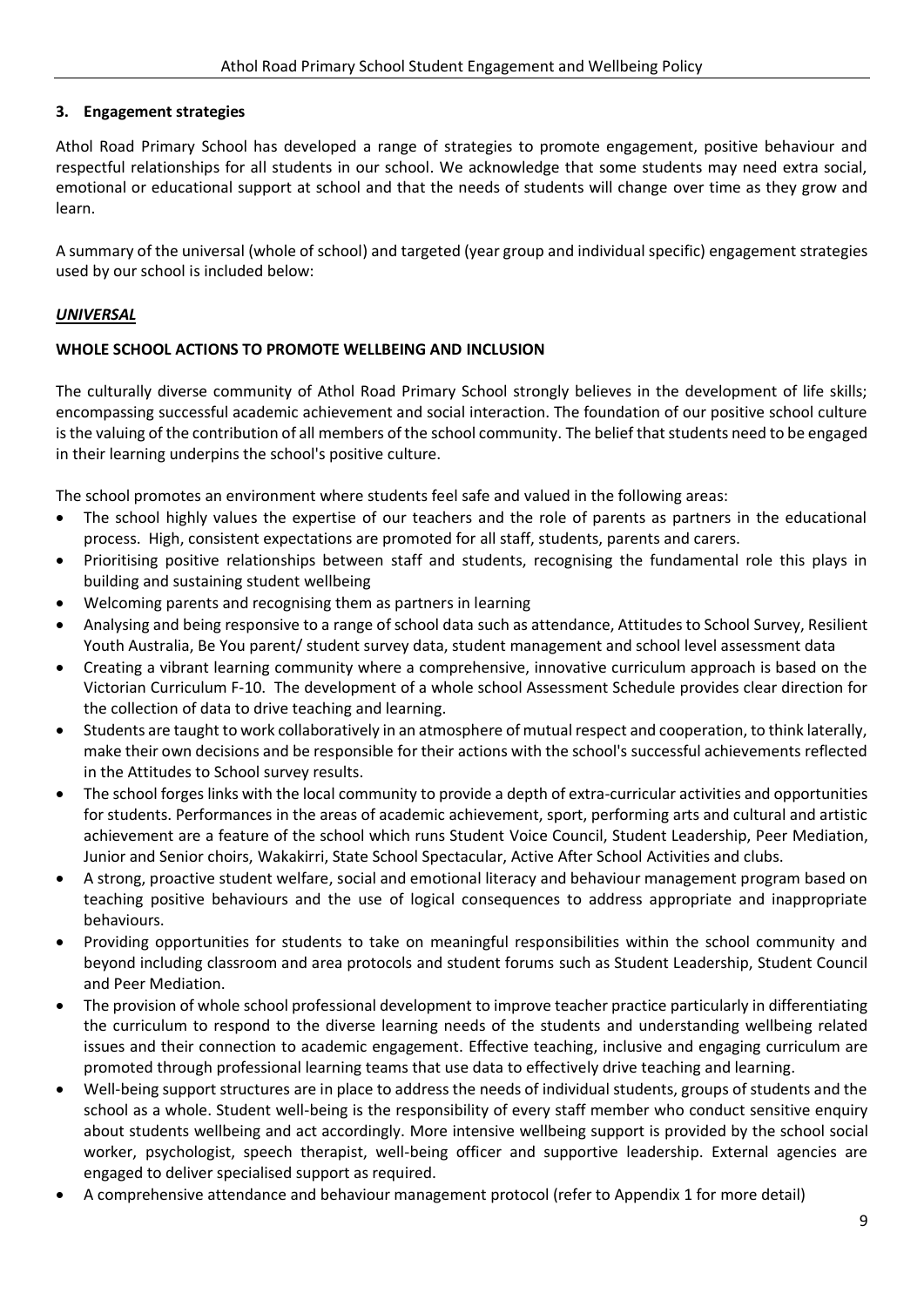- Carefully planned transition programs support students moving into different stages of their schooling. This includes:
	- A transition program for new students, including those who attend the local English Language School, prior to enrolling at Athol Road Primary School to ensure a smooth, seamless transition.
	- Preschool to Kindergarten a weekly playgroup operates two days a week on the school premises with access to school programs and facilities and is included in school celebrations
	- Kindergarten to Foundation an on-site kindergarten with access to school programs and facilities. Visits to and from other local kindergartens are promoted.
	- Annual transitions with a special focus Year 2 to Year 3 and Year 4 to Year 5
	- Year 6 to Year 7 Reciprocal secondary college visits and activities
- A strong Student Leadership Program provides students with the opportunity to share their opinions and have input in decision making related to their learning and environment. It also assists them to better understand the democratic decision-making process and develop their leadership skills in various roles and responsibilities, such as, School Captains, School Vice Captains, House Leaders, Peer Mediators and Student Voice Council.
- Parent participation is a special feature of our school and School Council reviews its Parent Participation Policy on a regular basis to ensure parents have maximum opportunities to engage with the school on all levels. Family engagement occurs in the following areas:
	- Parenting programs that equip parents with positive parenting skills
	- Weekly play group
	- Weekly parent group
	- Regular family events (twilight school, summer festival, family maths night, bullying information sessions)
	- Parent participation in learning space programs
- Be You, a mental health and wellbeing framework, providing the methods, tools and support to work with parents and carers, health services and the wider community to nurture happy, balanced kids, supports Social Emotional Learning (SEL) and embeds wellbeing into school policy and practice.
- Athol Road embeds the Victorian Department of Education Respectful Relationship Framework in school policies, procedures and curriculum and views it as central to promoting a healthy, resilient and safe school community.
- A range of programs and resources support student mental health and wellbeing. These include:
	- BE YOU Framework
	- Social and Emotional Learning Scope and Sequence
	- Health Education Scope and Sequence
	- RICH Values that permeate all aspects of schooling
	- Gr8 People attributes
	- Specific Social Skilling Programs, such as: Life Skills, Bounce Back, RAMP and Success for Boys
	- Online Student Tracking Tool to monitor Koorie students and those identified as being 'at risk'
	- Sentral: to record and track the welfare, attendance, behaviour and learning profile of every student
- School Council runs:
	- an on-site 4 year old kindergarten program with an annual enrolment of 66 students, many of whom travel from outside the local community and around two thirds of whom enrol in Foundation at the school
	- an on-site 3 year old kindergarten program with an annual enrolment of up to 30 children
	- a playgroup which operates two days a week with strong links to the City of Greater Dandenong early childhood program: Best Start
	- an Out of School Hours Care Program that services the needs of the school community

# Targeted Support for Groups and Individual Students

- Year Level Coordinators are responsible for monitoring the health and wellbeing of students in their learning space and act as a point of contact for students who may need additional support
- All Koorie students are connected with a Koorie Engagement Support Officer
- All students in Out of Home Care have Individual Learning Plans (ILP) and are monitored through regular Student Support Group (SSG) meetings comprised of representatives from their family, carer, and external support services
- The Program for Students with Disabilities (PSD):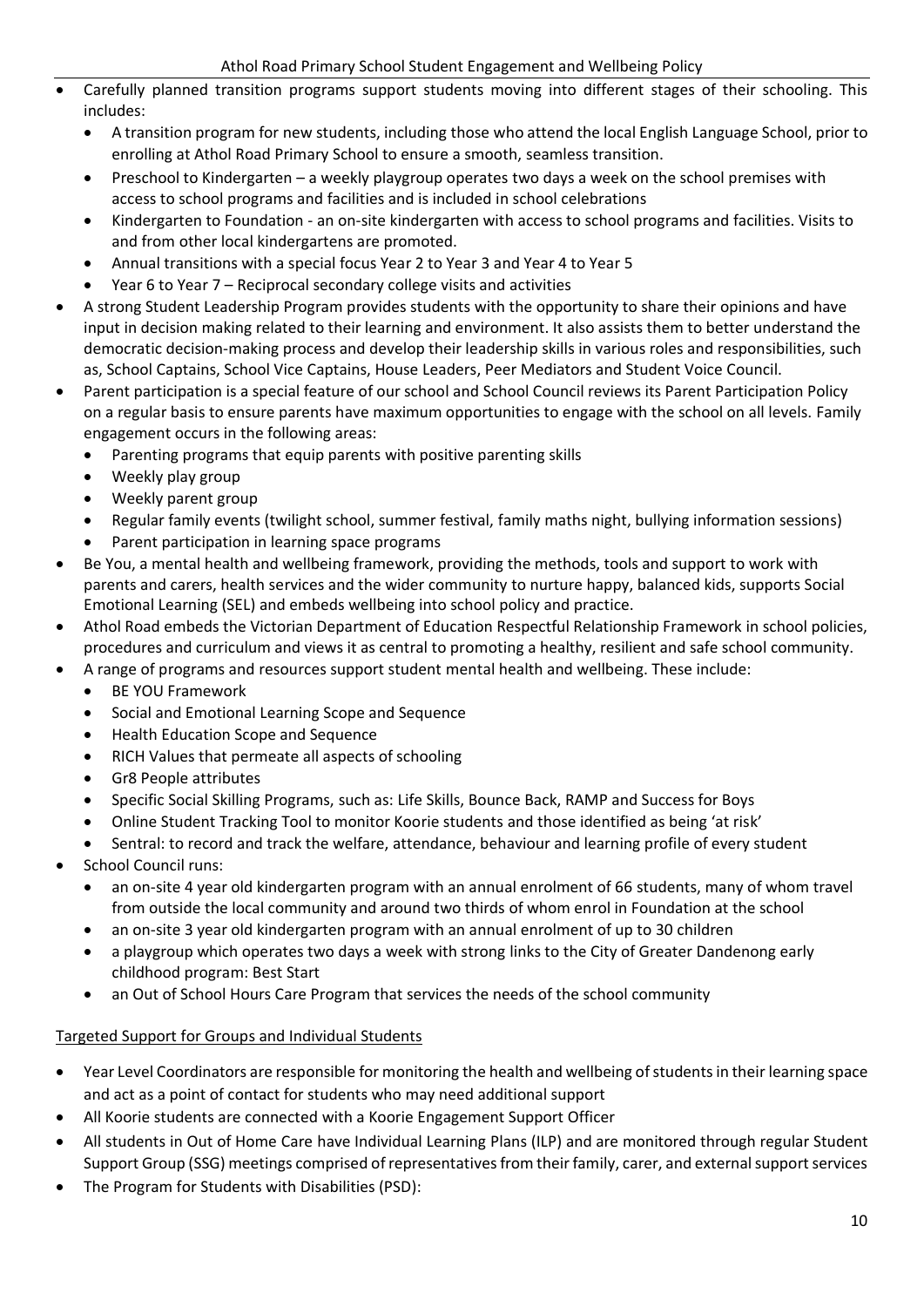- ensures students with disabilities or impairments participate in purposeful and meaningful learning experiences based on their individual needs.
- provides the support necessary for students with special needs to make positive progress.
- ensures all curriculum programs are inclusive of all students.
- develop an awareness and acceptance of people with disabilities.
- Staff are trained in using a trauma-informed approach to teaching students who have experienced trauma.
- A resilience and social skills group program is delivered to students in need of extra support.
- Behaviour Support Plans are prepared for students with challenging behaviours. This are created in conjunction with relevant teachers, leadership, education support staff and the wellbeing team.
- Athol Road Primary School prioritises building constructive relationships with students at risk or students who are vulnerable due to complex individual circumstances. This involves:
	- meeting with the student and their parent/carer to talk about how best to help the student engage with school
	- developing an Individual Learning Plan and/or a Behaviour Support Plan as needed
	- referring the student to:
		- school-based wellbeing supports (i.e social worker, psychologist, welfare officer, speech therapy)
		- Appropriate external supports such as family and community support services, other allied health professionals, child and adolescent mental health services or ChildFirst
	- Where necessary the school supports the student's family to engage by:
	- being responsive and sensitive to changes in the student's circumstances and health and wellbeing
	- collaborating, where appropriate and with the support of the student and their family, with any external allied health professionals, services or agencies that are supporting the student

# **4. Identifying Students in Need of Support**

Athol Road Primary School is committed to providing the necessary support to ensure our students are supported intellectually, emotionally and socially. The Student Wellbeing Team plays a significant role in developing and implementing strategies to help identify students in need of support and enhance student wellbeing through:

- Personal health and learning information which is gathered upon enrolment and while the student is enrolled
- Attendance records
- Academic performance
- Observations by school staff such as changes in engagement, behaviour, self-care, social connectedness and motivation
- Time out data
- Feedback / information from families
- Information from external services working with the child/family

# **5. Student Rights and Responsibilities**

All members of our school community have a right to experience a safe and supportive school environment. We expect that all students, staff, parents and carers treat each other with respect and dignity. Our school's statement of values (RICH) highlights the rights and responsibilities of members of our community:

| <b>Building</b>     | Respect             |
|---------------------|---------------------|
| Encouraging         | <b>Innovation</b>   |
| Valuing             | Community           |
| <b>Setting High</b> | <b>Expectations</b> |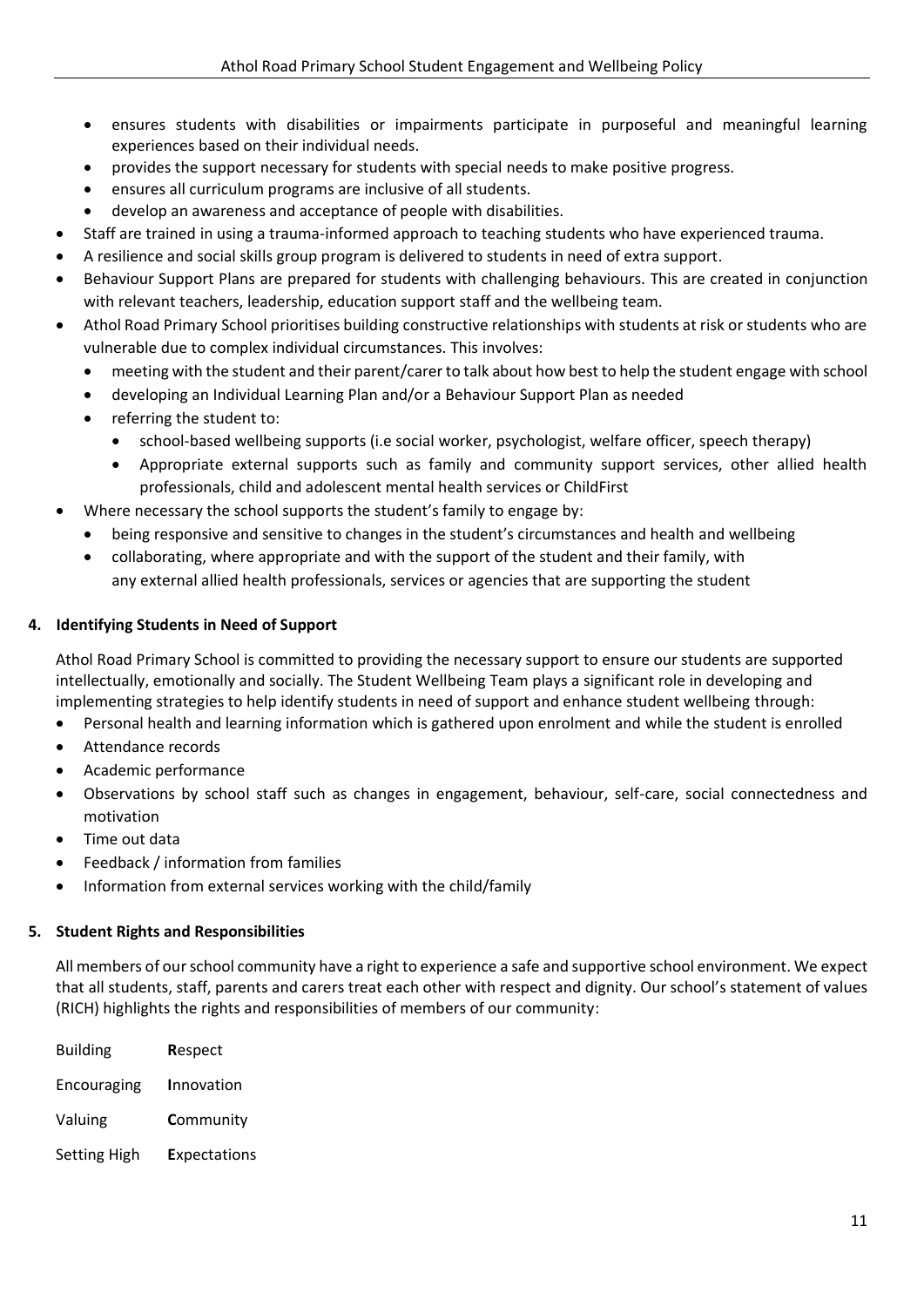#### Athol Road Primary School Student Engagement and Wellbeing Policy

In this RICH learning environment, each individual is challenged to grow emotionally, intellectually and socially to achieve their personal best. The belief that every student can learn is inherent in every decision the school makes. The building of supportive, caring relationships is the school's core building block and central to every aspect of school life. Students are taught to work cooperatively with others, to think laterally, make their own decisions and be responsible for their own learning and behaviour. The school's richly diverse multicultural community works together to create a well-resourced, orderly learning environment which caters for the needs of each individual and acknowledges and celebrates achievements. Cultural diversity flavours all school programs and provides a background for teaching tolerance and respect.

The Student Engagement and Well-Being Policy has been developed in consultation with students, staff and the school community and ratified by School Council. It is referenced to the *Disability Discrimination Act 1992*, *Equal Opportunity Act 2010*, the *Charter of Human Rights and Responsibilities Act 2006* and the *Education and Training Reform Act 2006*. The Disability Standards for Education 2005 outlines enrolment, participation, curriculum development, student support services and harassment and victimisation obligations on schools and the rights of students under the *Disability Discrimination Act 1992*. Athol Road Primary School takes all reasonable actions to ensure that students with disabilities are able to participate in education and training on the same basis as other students through taking into account student learning needs and balancing these with the interests of everyone affected: the student with a disability, education provider, staff and other students.

*The Equal Opportunity Act 2010* sets out the types of discrimination that are unlawful and aims to promote community recognition and acceptance. Under the act it is unlawful to discriminate against a person on the basis of age, breastfeeding, gender identity, impairment, industrial activity, lawful sexual activity, marital status, parental/carer status, physical features, political belief or activity, pregnancy, race, religious belief or activity, pregnancy, race, religious belief or activity, sex, sexual orientation or personal association with a person who is identified by reference to any of the above.

*The Charter of Human Rights and Responsibilities Act 2006* sets out a list of 20 rights that reflect the four basic principles of Freedom, Respect, Equality and Dignity. The Charter outlines a vision of human rights for all Victorians, affirming that all people are born free and equal in dignity and rights. While the Charter demands equality for all, it also emphasises the value of difference. The Charter requires public authorities, including government schools and their employees, to act compatibly with and to consider human rights when making decisions and delivering services by:

- Encouraging compliance with the Charter
- Supporting others to act compatibly with the Charter
- Respecting and promoting human rights

All members of the Athol Road Primary School community have a right to feel valued and respected in a safe and supportive environment that encourages freedom of thought and expression and is free of any form of discriminatory behaviour. Staff, students and parents share the responsibility for creating this environment.

*Students have the right to:*

- a safe, secure environment in which to learn and play without interference by others
- be treated in a fair and respectful manner
- a learning program which meets their individual learning needs
- express their opinion in an appropriate manner

*Students have a responsibility to:*

- be prepared to learn and work to their full potential
- respect the rights of others to work and play without interference
- attend school every day unless ill
- take care of their own and the property of others
- use positive language and refrain from teasing and 'put downs' *Staff have the right to:*
- be informed on matters relating to conditions of employment
- work in a safe environment which is orderly and cooperative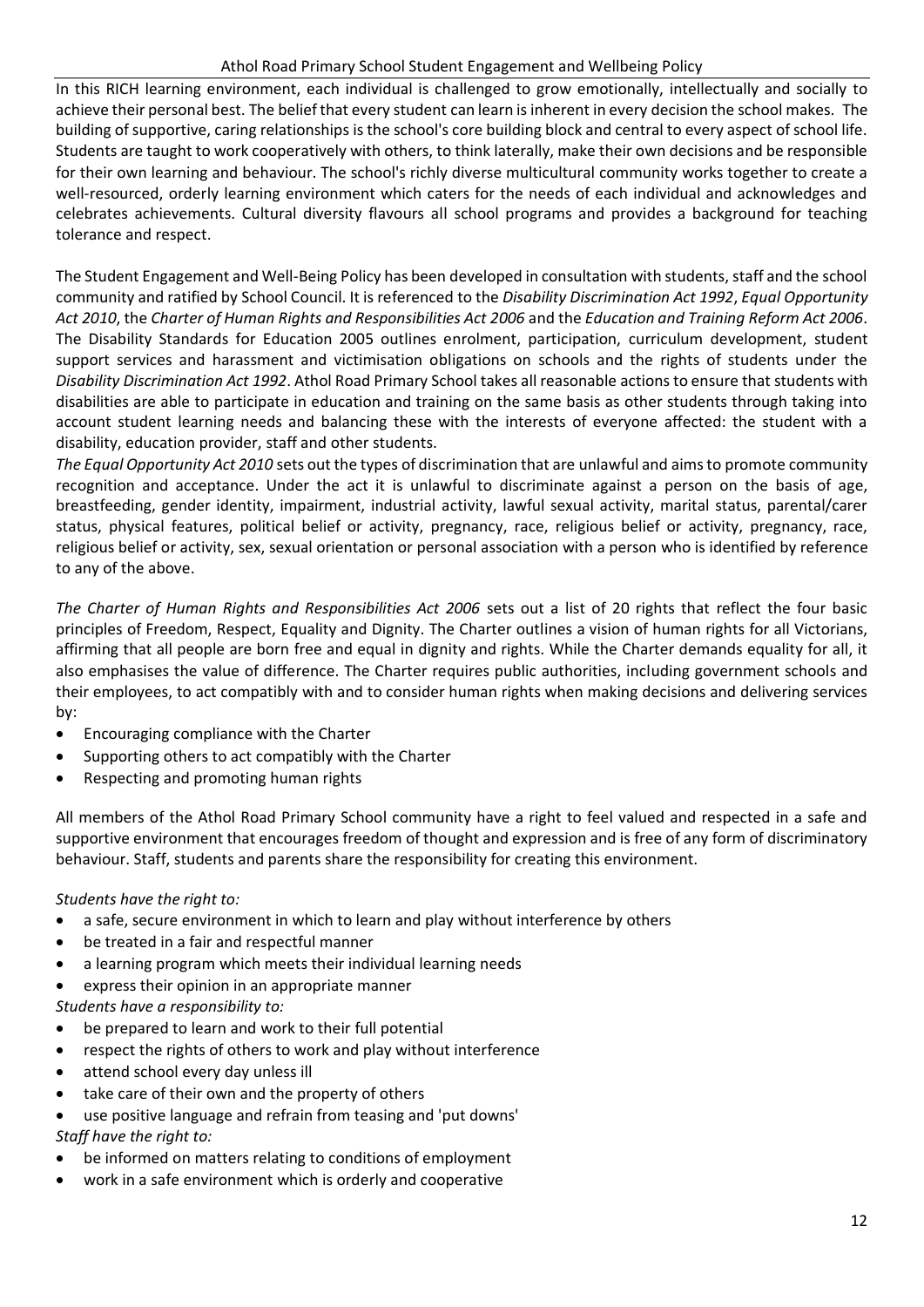- be respected and supported in their roles
- *Staff have a responsibility to:*
- be actively involved in building a school environment that is safe, caring and purposeful
- represent the school positively in the community
- present themselves in a professional manner
- implement school policies and procedures
- establish positive relationships with other staff, students and the wider community
- be welcoming and receptive towards parents
- document and implement sound assessment and reporting practices

# *Parents have the right to:*

- Expect themselves and their children to be treated fairly and respectfully in a safe environment
- Expect that the learning program meets their student's specific needs
- Actively participate in their student's learning
- Be informed about their student's progress in language they understand

*Parents have a responsibility to:*

- maintain a positive home/school environment
- build positive relationships with members of the school community
- ensure their children attend school every day unless ill and bring the appropriate learning materials
- support the school in the provision of learning opportunities for their children
- reinforce the values of Athol Road Primary School

# **SHARED EXPECTATIONS**

Athol Road Primary School has a set of shared expectations to ensure that the rights and safety of all members of our multicultural community are respected.

# **ENGAGEMENT**

Students are expected to:

- respect, value and learn from the differences of others
- have high expectations that they can learn
- take pride in their efforts

Parents are expected to:

- support the school in its efforts to educate students to live in a diverse world by promoting an understanding and appreciation of diversity in the home
- keep the school informed of any changes in the child's environment relevant to the school
- actively support their child's learning by building a positive relationship with the school Teachers are expected to:
- implement an inclusive curriculum that meets the needs of all students in their care
- have high expectations of all students relevant to their capabilities
- foster student pride in their work, behaviour and the school

# **BEHAVIOUR**

Students are expected to:

- produce work that reflects their true ability
- behave in a way that supports their learning and that of others and reflects school rules
- understand that bullying, including cyber bullying, violence, inappropriate language and disrupting the learning of others is unacceptable

Parents are expected to:

• work with the school to create a home/school partnership that supports their child's learning and engagement with school and peers.

Teachers are expected to:

- build positive relationships with students
- support students to take responsibility for their learning and behaviour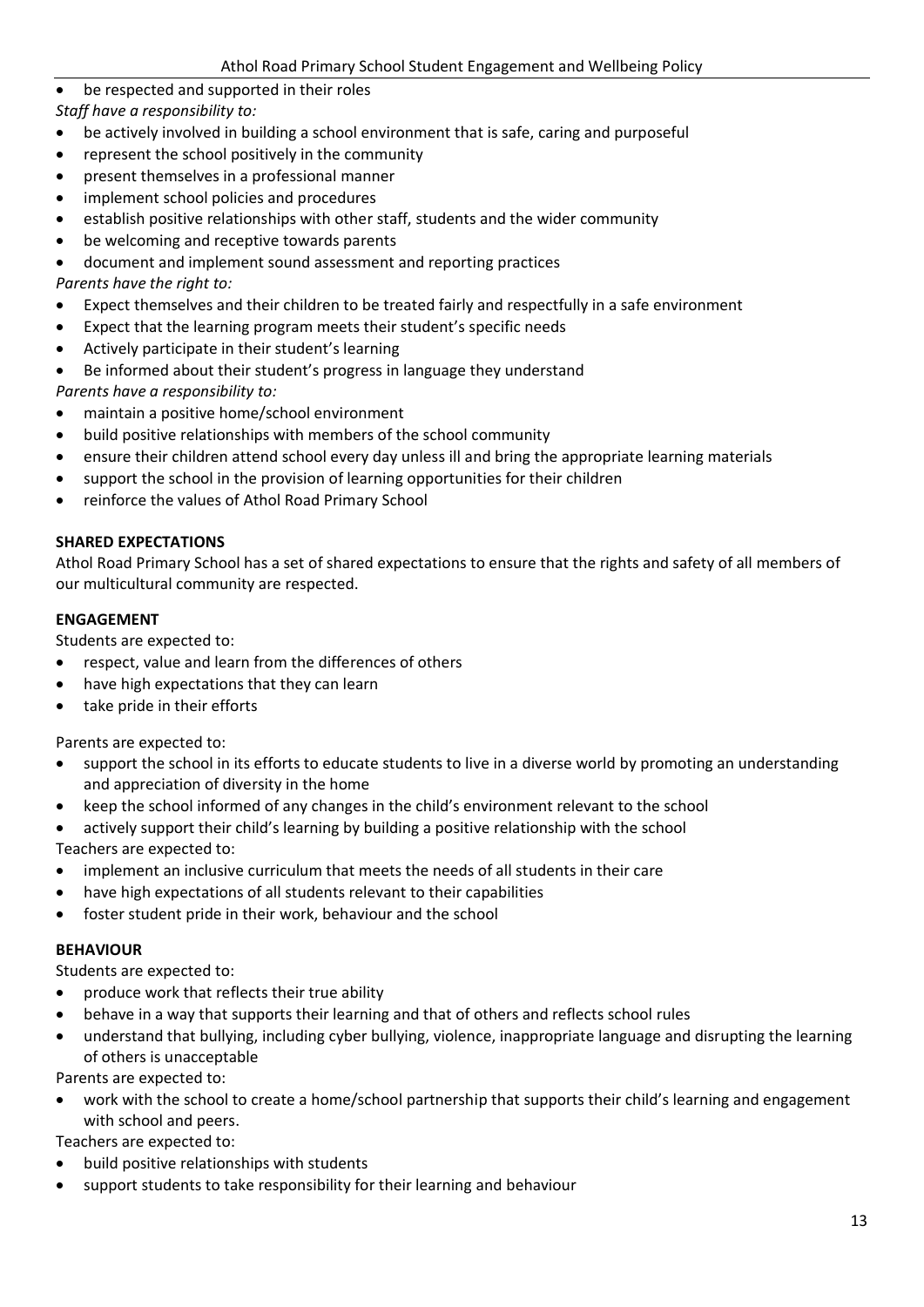# **6. Student Behavioural Expectations**

# **BULLYING PREVENTION**

Athol Road Primary School aims to create an environment in which all members of the community feel safe and secure and are not subjected to bullying or harassment. All members of the community share this responsibility. The term 'bullying' is when a person or group of people, upset or create a risk to another person's health and safety – either psychologically or physically - or their property, reputation or social acceptance on more than one occasion.

Acts of bullying include:

**Physical bullying** includes fighting, pinching, hitting, kicking, spitting upon, pulling hair, tripping, pushing, shoving, intentionally using any other unwelcome physical contact to intimidate or hurt someone or taking or damaging the property of others

**Verbal bullying** includes teasing, taunting, swearing, threatening, name calling, insults, using offensive language, inappropriately talking to or about others because of their physical appearance, abilities, disabilities, race, gender or religious beliefs

**Social bullying** includes excluding others from games or activities, spreading rumours, ostracising or ganging up on others

**Physiological bullying** involves intentionally making others feel uncomfortable, using stand-over tactics or intimidation.

**Sexual bullying** includes touching or brushing against someone in an unwanted sexual manner, making sexual oriented jokes, drawing or writing about someone's body, making unwanted invitations of a sexual nature, using rude names or commenting about someone's morals and asking questions about someone's private life.

**Cyber-bullying** involves the use of email, text messages, chat rooms, internet or social media to humiliate others. Cyber bullying can happen to anyone and the bully can act anonymously. People can also be bullied online by groups of people such as class groups or collective members of the online community. Being involved in online spaces, either at school or at home, requires students to behave responsibly through:

- the language used and the words spoken
- how others are treated
- respecting the property of others
- visiting appropriate places
- behaving safely online means:
- protecting your own privacy and personal information
- selecting appropriate places and spaces to work and contribute
- protecting the privacy of others
- being proactive in letting someone know if there is something not quite right

Athol Road Primary School community believes in the following principles:

- everyone in the school community has the right to feel safe and secure and to be able to learn or teach, grow, socialise and improve their self-esteem in a happy, healthy environment
- all members of the school community will seek to stop bullying by indicating to bullies that certain behaviour is unacceptable
- individuals who bully or harass other people will be made to accept the appropriate consequences of that undesirable or unwanted behaviour.
- parents, students and staff will work together to eliminate bullying within the school.

Athol Road Primary School adopts a four-phase approach to all forms of bullying. **Primary Prevention:**

- PD relating to bullying including cyber bullying, harassment and counter measures
- the school community educated about the seriousness of the impact of bullying, community awareness and input to bullying, its characteristics and the school's programs and response
- programs that promote resilience, life/social skills, assertiveness and conflict resolution
- yard duty statistics analysed on a weekly basis and acted upon, as appropriate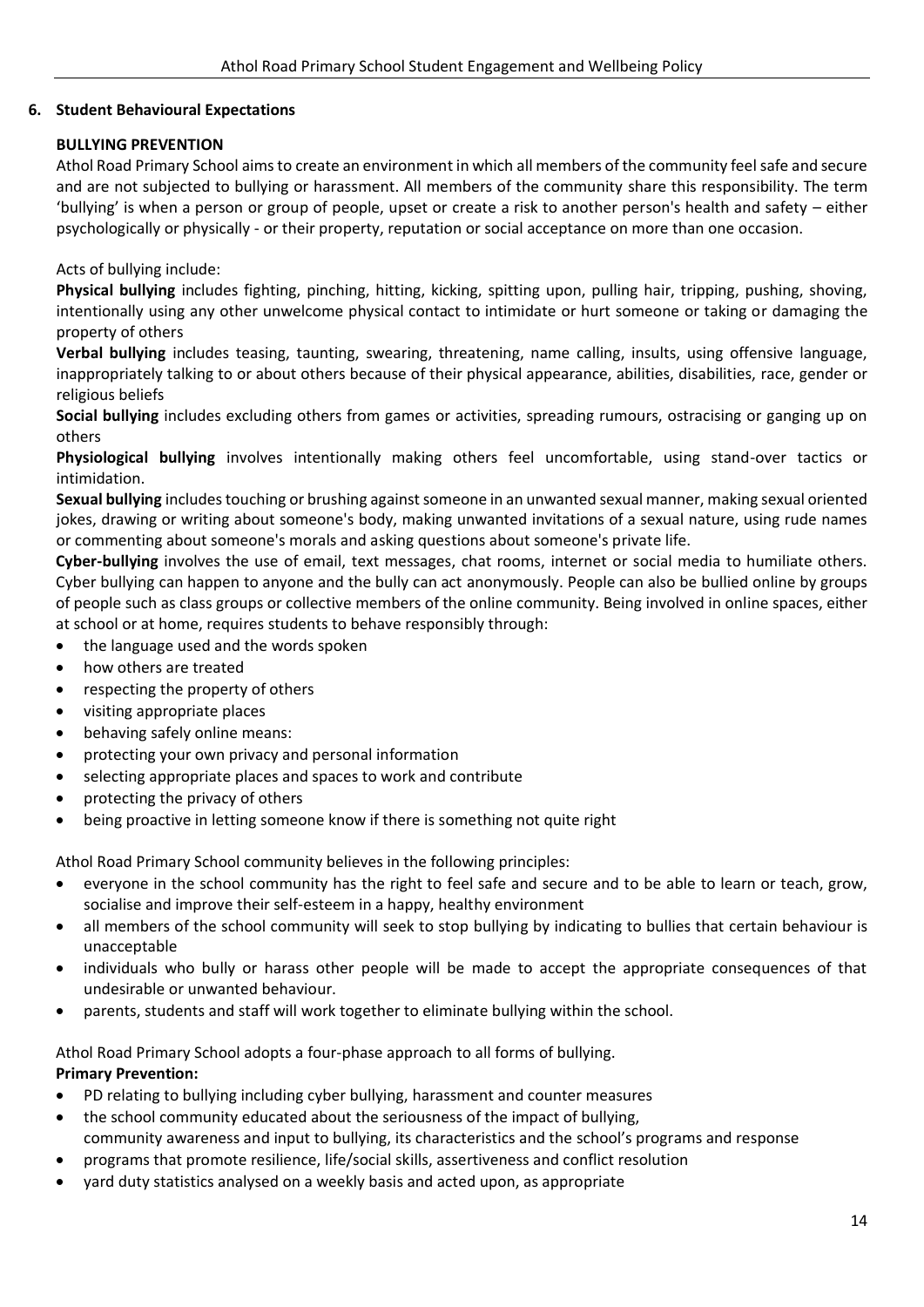- each teacher to clarify with students the school policy on bullying at the start of each year
- students provided with confidential computer/network log ins and passwords with processes to track student activity on the school's computer equipment and network.
- a vigilant and accountable approach to monitoring computer use, especially the use of online communities
- a vigilant and accountable yard duty roster for teachers
- mobile phones not to be brought to school unless with special permission
- curriculum to include anti-bullying messages and strategies
- student leaders, staff and students to promote the philosophy of 'No Put Downs'
- electives and structured activities available to students at recess and lunch breaks

# **Early Intervention:**

- encourage children and staff to report bullying incidents involving themselves or others
- regular reminders to students and staff to report incidents of bullying
- students will be taught appropriate behaviours and assisted to recognise those which are not
- acceptable, and be encouraged to identify 'bullies'
- students will be made aware of various strategies when dealing with bullies either directly or indirectly
- a Peer Mediation Program, featuring conflict resolution and mediation skills will be provided for students
- regular monitoring of student traffic on school's computer networks
- parents encouraged to contact the school if they become aware of a problem
- public recognition and reward for positive behaviour and resolution of problems

# **Intervention:**

- each bully, victim and witnesses will be spoken with, and all incidents or allegations of bullying will be fully
- investigated and documented.
- parents to be contacted.
- students and staff identified by others as bullies will be informed of allegations.
- both bullies and victims will be offered counselling and support.
- removal of cyber-bullies from access to the school's network and computers
- if bullying persists, parents will be contacted and consequences implemented consistent with the school's Behaviour Management and Internet Protocol

# **Post Violation:**

- consequences will be individually based and may include exclusion from class or the yard, withdrawal of privileges,
- ongoing counselling
- reinforcement of positive behaviours.
- support structures and rewards for positive behaviour.
- ongoing monitoring of identified bullies.

# **7. Engaging with Families**

The school recognises the importance of the home/school relationship and encourages parent participation at a range of levels. In cooperation with parents and the community, staff establish high expectations for all students as the standard and provide a safe, supportive environment where students have the opportunity to become productive, knowledgeable and responsible citizens. Multicultural ethnic aides and interpreters are used extensively to maximise participation. An enthusiastic School Council and wider parent network are encouraged to participate in the decisionmaking process and facilitate effective communication throughout the community.

The Be You Framework delivers a series of actions to strengthen family engagement. It focuses on consolidating the link between educators and families in order to build positive and collaborative relationships that enhance student wellbeing. Strong family and school linkages provide a protective layer for the child who is cocooned in a system that can better identify and respond to their unique needs as they arise. Be You actions include: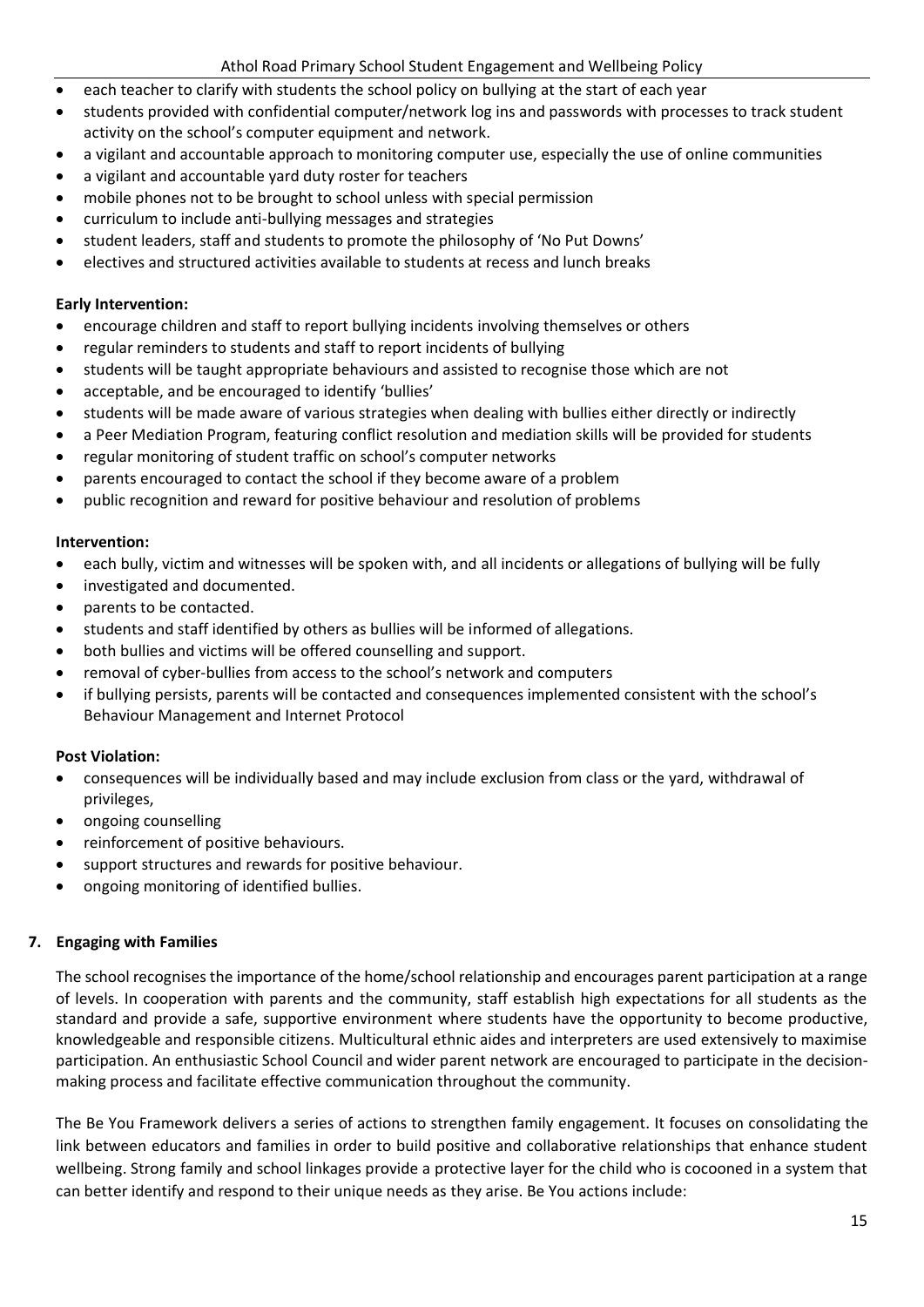- Staff receive training on strategies to collaborate and engage with families around student wellbeing and learning.
- Providing interpreting services for families to facilitate effective communication between educators, support staff and families.
- Host family fun events and invite families to participate in activities with their children that promote the value of wellbeing and learning together in a supportive environment.
- Hold information sessions and share resources with families about how to support their child or young person's transition between settings, such as from early learning services to primary school.

The Be You Framework is reviewed annually, and actions updated to ensure they continue to be relevant and meet the needs of the school community.

# **8. Evaluation**

# **POLICY REVIEW PROCESS**

The Student Engagement Policy is reviewed annually by representatives from all areas of the school community, including:

- school leaders and staff, as they have the primary responsibility to communicate, implement and monitor the policy
- school council, which has a key role in ensuring the policy reflects the shared expectations of the whole school community and that the policy is well communicated and monitored, and its effectiveness evaluated
- students, whose voice can assist in building relationships, shared expectations and supporting policy implementation.

The review process helps to build an inclusive and respectful school culture, where all members of the school community feel empowered to contribute and work together to maximise student engagement and learning outcomes. The review process responds to the needs of the community by using various forms of data such as:

- Attitudes to School Survey which is used to:
	- monitor levels of student engagement and wellbeing
	- compare school level data on engagement with statewide benchmarks
	- stimulate discussion within the school community about how to improve engagement
	- identify areas for improvement and professional development needs
- Parent Opinion Survey
- **Staff Opinion Survey**
- Student Voice, feedback survey
- Behaviour Management Data
- Bullying Data
- Attendance Data

The Student Engagement Policy is reviewed and updated in response to DET guidelines and the needs of the school context.

To ensure the school community is familiar with and committed to the Student Engagement Policy it is promoted by:

- giving copies to parents when they enrol their children
- highlighting excerpts on posters to remind people of their shared commitment to a safe and supportive school
- making reference to excerpts in the school newsletter
- making it available on the school website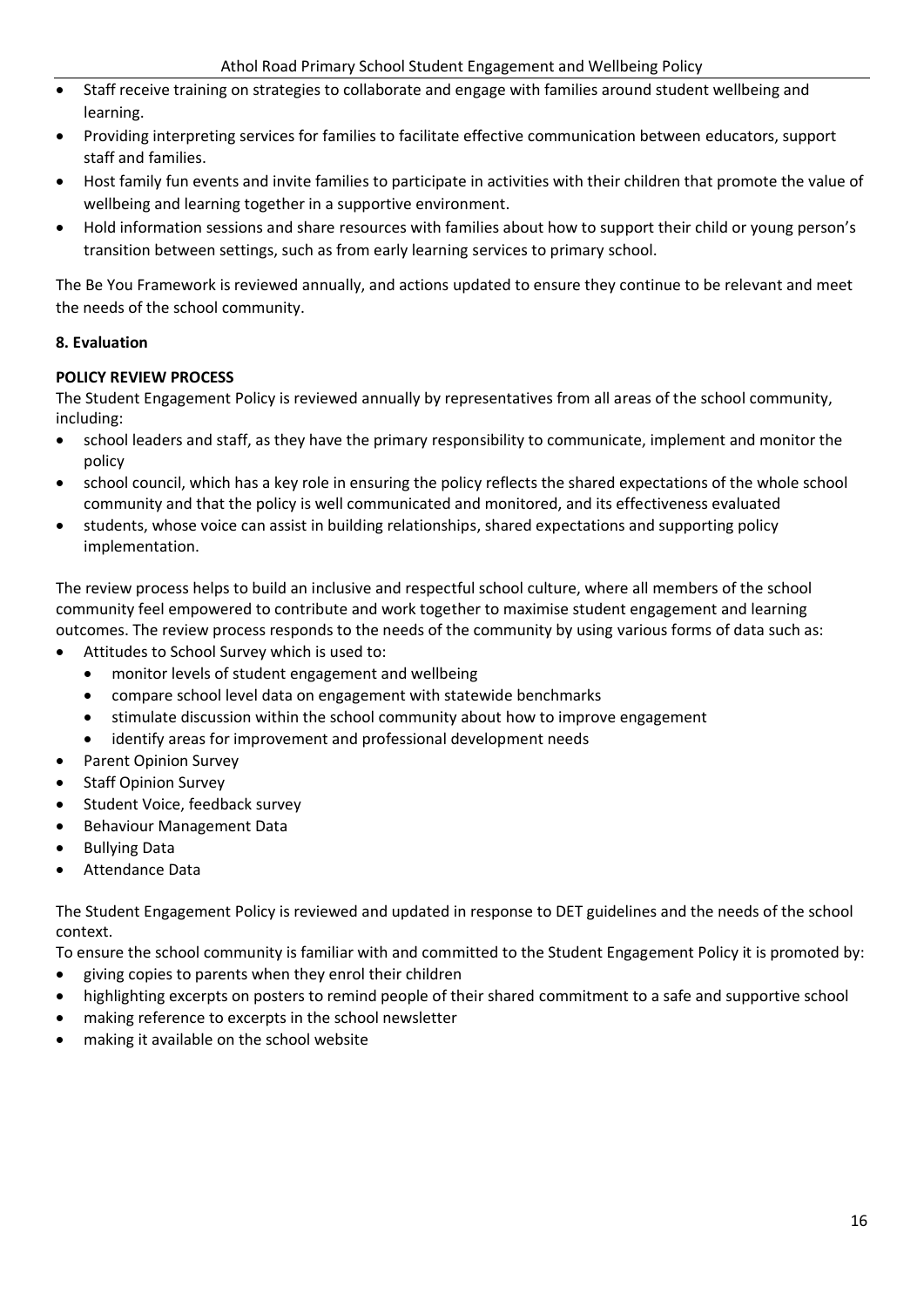# **9. REFERENCES AND RESOURCES**

Equal Opportunity Act 2010 http://www.austlii.edu.au/au/legis/vic/num\_act/eoa201016o2010296/ Charter of Human Rights and Responsibilities Act 2006 http://www.austlii.edu.au/au/legis/vic/consol\_act/cohrara2006433/ Disability Standards for Education 2005 http://education.gov.au/disability-standards-education Disability Discrimination Act 1992 http://www.austlii.edu.au/au/legis/cth/consol\_act/dda1992264/ Education and Training Reform Act 2006 http://www.austlii.edu.au/au/legis/vic/consol\_act/eatra2006273/ Student Engagement and Inclusion Guidance http://www.education.vic.gov.au/school/principals/participation/Pages/studentengagementguidance.aspx Student Participation and Engagement http://www.education.vic.gov.au/school/principals/participation/Pages/default.aspx Student Health and Safety http://www.education.vic.gov.au/school/principals/health/Pages/default.aspx Ministerial Order No.625 http://www.education.vic.gov.au/Documents/school/principals/participation/minorder625.PDF Suspension and Expulsion http://www.education.vic.gov.au/school/principals/participation/Pages/resources.aspx Restorative Practices http://www.education.vic.gov.au/Documents/about/programs/bullystoppers/krrestorative.pdf Safe Schools Hub http://www.safeschoolshub.edu.au/home Creating respectful and safe school communities https://edugate.eduweb.vic.gov.au/collaboration/attendanceengagementparentbehaviour/parentbehaviour/def ault.aspx Program for Students with Disabilities http://www.education.vic.gov.au/about/programs/needs/Pages/disabilityprogram.aspx Every Day Counts http://www.education.vic.gov.au/about/programs/health/pages/studentattendance.aspx Kidsmatter http://www.kidsmatter.edu.au/ Social and Emotional Learning http://www.education.vic.gov.au/school/principals/health/Pages/socialemotion.aspx Healthy Together http://www.achievementprogram.healthytogether.vic.gov.au/ Primary School Nursing Program http://www.education.vic.gov.au/school/teachers/health/pages/nurses.aspx Bully Stoppers http://www.education.vic.gov.au/about/programs/bullystoppers/Pages/default.aspx Cybersafety http://www.education.vic.gov.au/about/programs/bullystoppers/Pages/lolrescybersafety.aspx Accountability and Improvement Framework for Victorian Government Schools 2012 https://www.eduweb.vic.gov.au/edulibrary/public/account/operate/saif2011/aifguidelines3.pdf Victorian Institute of Teaching Code of Conduct http://www.vit.vic.edu.au/SiteCollectionDocuments/PDF/Code-of-Conduct-June-2008.pdf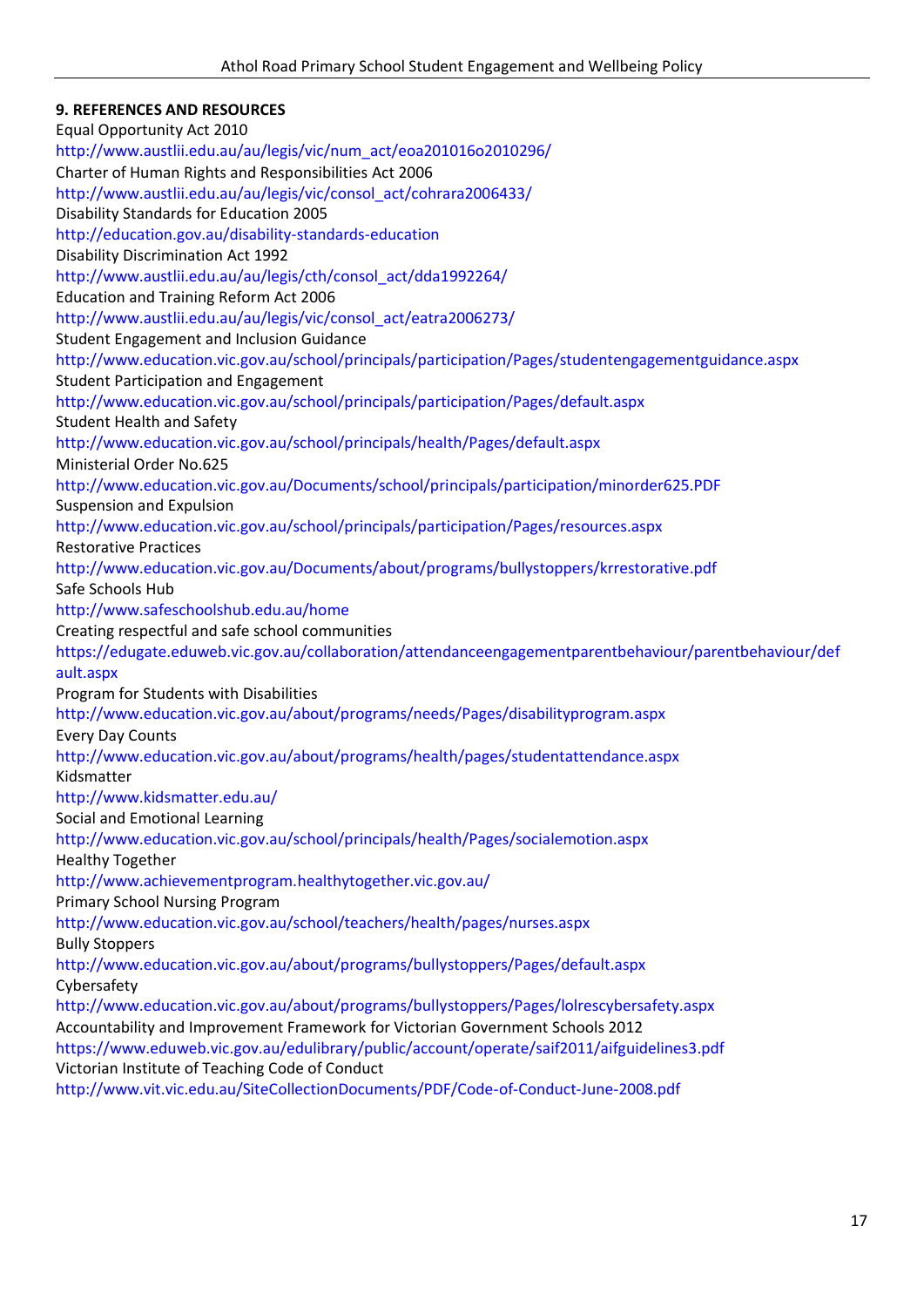#### **Appendix 1: Attendance and Behaviour Management Protocols**

#### **ATTENDANCE PROTOCOL**

Athol Road Primary school understands that regular attendance at school maximises a student's ability to learn and a teacher's ability to teach effectively. All absences should have a significant reason. While unnecessary absence hinders a student's learning, ill students should not attend school. Parents are required to contact the school by telephone or letter when their child is absent from school. The school strongly promotes the Department of Education and Early Childhood Development's 'Every day Counts' guidelines and actively implements 'It's not OK to be away' strategies. It's Not OK to Be Away promotes two key messages:

- Student attendance is the responsibility of everyone in the community
- Effective Schools monitor, communicate and implement strategies to improve regular school attendance, as this is a prerequisite for improving educational outcomes.

The school monitors student attendance with a particular emphasis on eliminating unexplained absences. Office staff issue formal letters when the school is not advised of the reason for an absence. Teachers follow up with a phone call when a student is absent in excess of two days. In extreme cases support is sought from regional office. Students are expected to:

- arrive at school on time and be ready to learn every day that the school is open to students.
- where students are unable to attend school, parents are required to phone school on the day of absence or provide a note to the teacher on the day of their student's return to school.

Parents are expected to:

- ensure that all enrolment information is current
- that their child's attendance at school is regular
- the school is informed of the reason for absence

Teachers are expected to:

- maintain accurate attendance records
- monitor student attendance
- follow up all absences in excess of one day
- advise the office of regular extended absences

# **WHOLE SCHOOL POSITIVE BEHAVIOUR MANAGEMENT PROTOCOL**

Staff use the restorative practices approach to encourage engagement and build respect and responsibility. Circle time is a regular practice in each learning space and forms the basis for respectful communication and relationship building. This is supported by a Whole School Behaviour Management Program based on fairness and self-responsibility. Twice each term students who have behaved appropriately in the yard are rewarded with a fun activity organised by the Student Voice Council. Such activities include: wheels session, electronics session, movie and popcorn and disco, with the end of year activity being a whole school half day session to range of destinations.

All staff members at Athol Road Primary School are responsible for all students and are expected to exhibit a caring attitude and accept an active role in the guidance of all students at the school as they are important role models. All staff members at Athol Road Primary School are part of a team and, as such, rely on the help and support of other members of staff. The Principal and Assistant Principal are always accessible and available to discuss any problems or matters of concern at any time, particularly areas relating to:

- serious signs of physical neglect
- lack of medical attention or obvious physical deficiencies
- inexplicable learning problems d) suspected physical, mental, emotional and sexual abuse

It is important that staff are consistent in order that students are clear about what is expected of them. Staff are required to adhere to the Student Engagement and Wellbeing policy.

Athol Road Primary School has five basic school rules:

- 1. Be in the right place at the right time
- 2. Treat everyone with courtesy
- 3. Work and play in a safe cooperative manner
- 4. Listen to and follow all reasonable instructions
- 5. Treat the property of the school and others with respect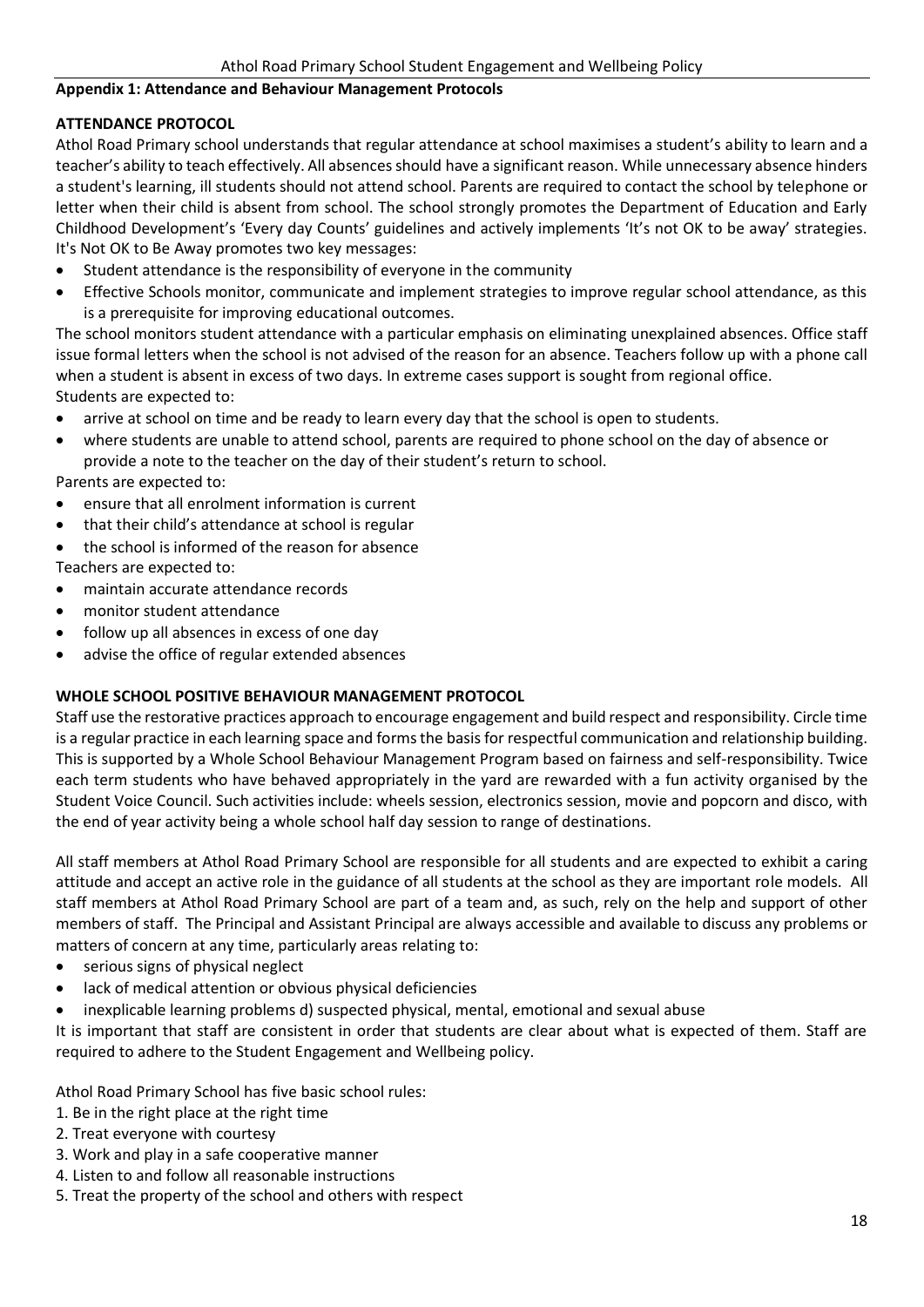# **EXPECTED BEHAVIOUR IN RELATION TO SCHOOL RULES**

1. BE IN THE RIGHT PLACE AT THE RIGHT TIME Students:

- are to remain in the school grounds at all times unless approval is given by the Principal.
- are only allowed inside the school buildings whilst under teacher supervision.
- must play in their own area of the school ground unless directly supervised by a teacher.
- are to keep away from the designated out of bounds areas.
- not to play on the adventure playgrounds before/after school unless under parent supervision.

# 2. TREAT EVERYONE WITH COURTESY

Students:

- use manners when speaking to peers and adults
- regulate their tone and manner appropriately according to audience

#### 3. WORK AND PLAY IN A SAFE AND COOPERATIVE MANNER

Students:

- walk whilst moving around corners of buildings, breezeways and the canteen area
- enter and exit at appropriate gateways
- cross Athol Road and Springvale Road at the supervised children's crossing or lights

• must not retrieve balls from the roof areas of the school or the neighbours' houses.

Students:

- only Year 4 6 students are permitted to bring their bicycles to school. Helmets must be worn when riding
- must not ride bicycles etc. in the school grounds between 8.30am and 4.00pm on school days.
- Students must:
- wear school uniform as outlined in the school policy.
- not wear thongs to school.
- not wear makeup or earrings other than sleepers or studs.

Students must not:

- throw stones, sticks, sand or dirt or anything else of potential danger.
- play with hard balls unless under the supervision of a teacher.
- climb trees, fences or any part of the school building.
- bring potentially dangerous articles to school.
- bring glass containers to school.

4. LISTEN TO AND FOLLOW ALL REASONABLE INSTRUCTIONS

Students must:

- listen to instructions from an adult and ask clarification questions if unsure
- use common sense when asked to do something by a peer

# 5. TREAT THE PROPERTY OF THE SCHOOL AND OTHERS WITH CARE AND RESPECT.

Students will:

- dispose of their litter in the appropriate bins.
- not play ball games, other than bat tennis and four square, near window areas

The school rules are basic expectations that any parent would expect. At the beginning of each year teachers and students in each learning space, collaboratively develop rules specific to their learning space that are consistent with the whole school rules in order to build common understandings regarding interaction with each other and staff. These rules are displayed in classrooms, published in the newsletter and discussed with students on a regular basis.

#### **WHOLE SCHOOL PROGRAMS: REWARDS**

Students who exhibit appropriate behaviours are rewarded:

• IMMEDIATE rewards may include stickers, stamps, house points and raffle tickets, etc.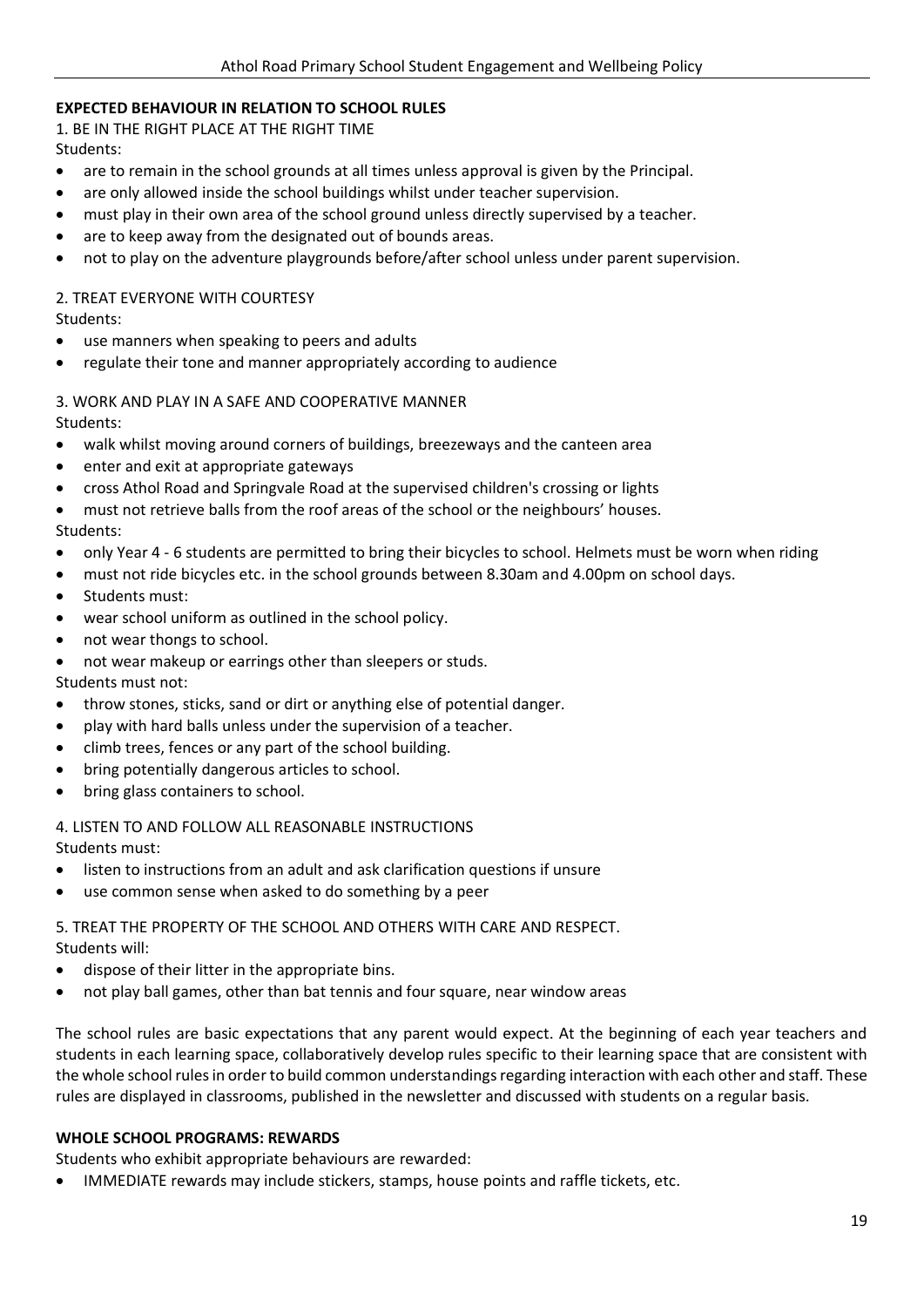- MEDIUM term rewards may include a weekly prize draw, student of the week awards, praise and acknowledgement in the newsletter and at assembly
- LONG term rewards may include Reward Time participation: 1 every term, 4 annually

# **CONSEQUENCES FOR MINOR MISDEMEANOURS IN THE YARD: Targeted Strategies**

A MINOR misdemeanour is one which does not constitute either SERIOUS DANGER to others or WILFUL DAMAGE to property. The Yard Duty Folder is carried by yard duty teachers at recess and lunchtimes. Teacher's initials, date and details of the rule broken are entered next to the student's name in the Yard Duty Folder. The program works on a one week cycle and a new cycle commences each week.

# **First Minor Misdemeanour:**

The incident is discussed (yard duty teacher and the student/s) using restorative practices language.

- The student is warned about the behaviour.
- The incident is recorded in the yard duty folder as a WARNING.

# **Second Minor Misdemeanour on the same day/in the same week:**

The incident is discussed (yard duty teacher and the student/s) using restorative practices language.

- The incident is recorded in the yard duty folder and Sentral as a TIME OUT.
- The student is placed in time out for 15 minutes at lunch time from  $1.15$ pm  $-1.30$ pm where they will receive further counseling using the restorative practices model.
- Students who misbehave in time out will be treated as third offenders.

# **Third Minor Misdemeanour on the same day/in the same week:**

The incident is discussed (yard duty teacher and the student/s) using restorative practices language.

- The incident is recorded in the yard duty folder and Sentral as an IN-SCHOOL DETENTION.
- Student is removed from the yard and recorded for in-school detention for the following day where they will receive further counseling using the restorative practices model.

# **Fourth Minor Misdemeanour = 1st serious misdemeanour because of repetition:**

• Referral to the Principal/Assistant Principal

# **CONSEQUENCES FOR SERIOUS MISDEMEANOURS: Individual Strategies**

A serious misdemeanour constitutes the committing of either a fourth minor misdemeanour or serious danger to a student or wilful damage to property. All serious offences are to be referred to the Principal.

- The Principal will seek the assistance of Student Services Personnel where deemed necessary.
- The classroom teacher will be consulted during the 'discipline' process.
- Official documentation process commences which may lead to outside intervention processes

# **First Serious Misdemeanour**

- Student reports to the Principal.
- Parents are required to attend a conference with the Principal
- Student is placed on in-school detention the following day where they will receive further counseling using the restorative practices model.

# **Second Serious Misdemeanour:**

- Student reports to the Principal/Assistant Principal
- Parents required to attend a conference with the Principal and other appropriate personnel
- Student placed on in-school detention and a behaviour modification program/communication book instigated.
- Official documentation process continues

# **Third Serious Misdemeanour:**

- Student reports to the Principal.
- A formal inquiry will be organised in order to consider appropriate placement for the student.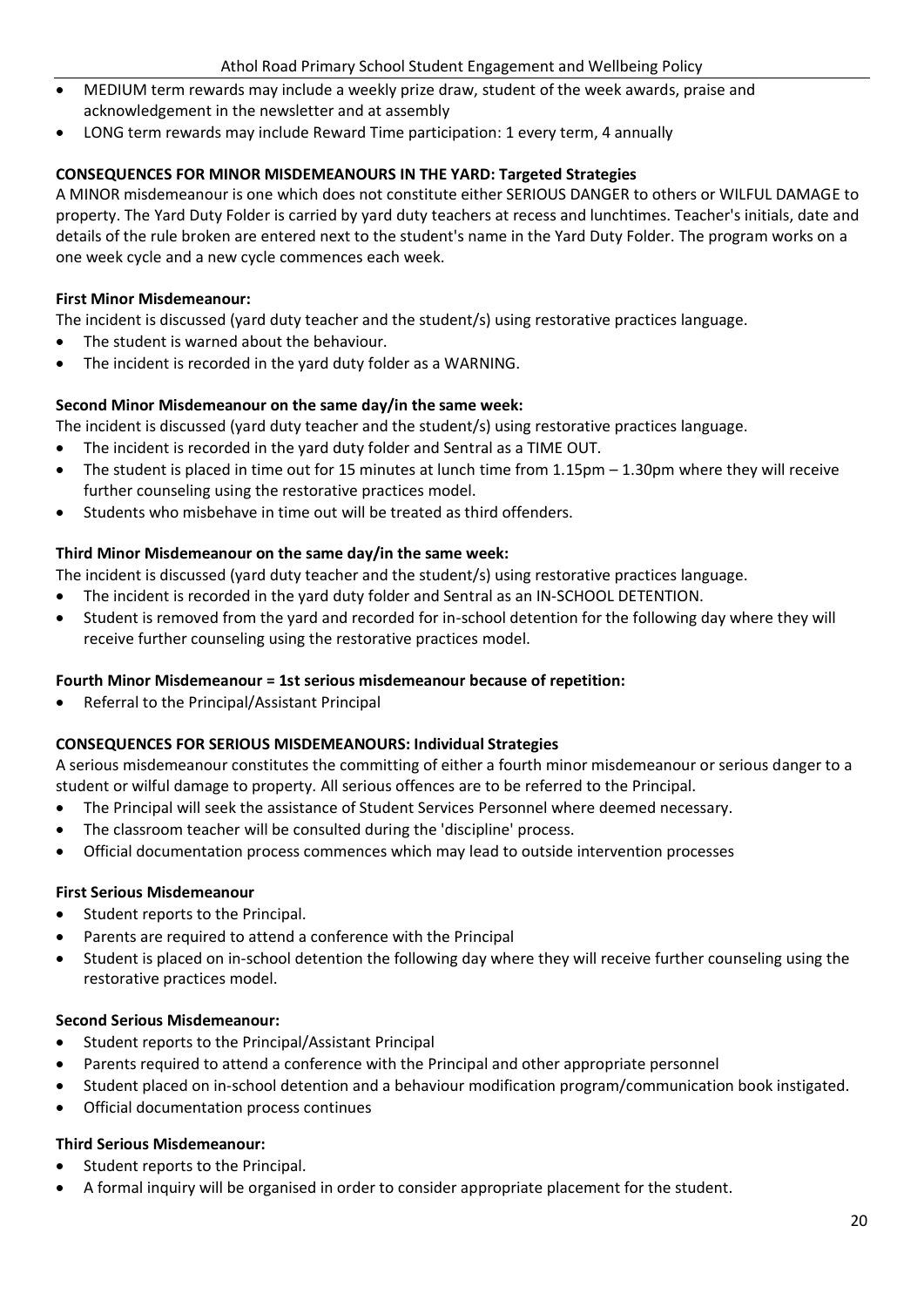• Official documentation process continues. A cumulative record of all playground offences will be maintained. Data is used to develop statistical analysis in relation to six forms of anti-social behaviour.

**ANNOYING** This relates to student behaviour towards other students. The incident can relate to a Warning, Time Out or In School Detention for this behaviour in the yard.

School Rule: Treat everyone with courtesy

Action: Teasing, name calling, breaking up games, stalking, distracting others from work

**AGGRESSIVE** This relates to student behaviour towards other students. The incident is always recorded as a Time Out or In School Detention. A warning is not given for physically aggressive behaviour.

School Rules: Work and play in a safe, cooperative manner

Treat everyone with courtesy

Action: Fighting, hitting, kicking, punching, shoving, spitting, throwing sticks and bullying

**RACIST** This relates to student behaviour towards other students. The incident is always recorded as a Time Out or In School Detention. A warning is not given for racist behaviour.

School Rule: Treat everyone with courtesy

Action: Racist language, racial discrimination

**SEXIST** This relates to student behaviour towards other students. The incident is always recorded as a Time Out or In School Detention. A warning is not given for sexist behaviour.

School Rule: Treat everyone with courtesy

Action: Sexist language, swearing, sexual discrimination, pulling down pants: self and others

**UNCOOPERATIVE** This relates to student behaviour towards other students or staff. The incident can relate to a Warning, Time Out or In School Detention for this behaviour in the yard.

School Rules: Be in the right place at the right time

- Listen to and follow all reasonable instructions
- Treat the property of the school and others with respect

Action: Wrong place, wrong time, not wearing hat, disruptive in class, not doing homework, littering

**UNSAFE** This relates to student behaviour towards other students, staff or school property. The incident can relate to a Warning, Time Out or In School Detention for this behaviour in the yard.

School Rule: Work and play in a safe and cooperative manner

Action: Playing with sticks, climbing trees, throwing sand, playing in a dangerous manner

# **BEHAVIOURAL MODIFICATION TECHNIQUES**

- Evaluate expectations for students concerned: Are you expecting too much? Not enough?
- Remove privileges and give the student a realistic chance to re-earn them.
- Change student's seat or grouping.
- Use Isolation area in learning spaces, school ground, in-school detention with consistency
- 'Grandma's Law' i.e. When you clean up your mess you may have your lunch, etc.
- Reinforce appropriate behaviour by positive reinforcers:
	- Preferred activities individual/group
	- Contrived reinforcers eg. stars, tokens, stamps, etc.
	- Group reinforcers student earns points for team or grade
- Make a contract, in writing, with the problem student and their parents. This method relies on incentives for the student to modify specific behaviour over a period of time.
- Train students to accept responsibility for their actions. ie. Natural or logical consequences for actions. If you damage something - you must fix it.
- Devise a program for the disruptive student which you will follow persistently and consistently.
- Use the School Incentive schemes to reward good behaviour **STOP, THINK, DO** is an approach that helps students to manage their behaviour and resolve conflict or make positive decisions in conjunction with the restorative practices chat.